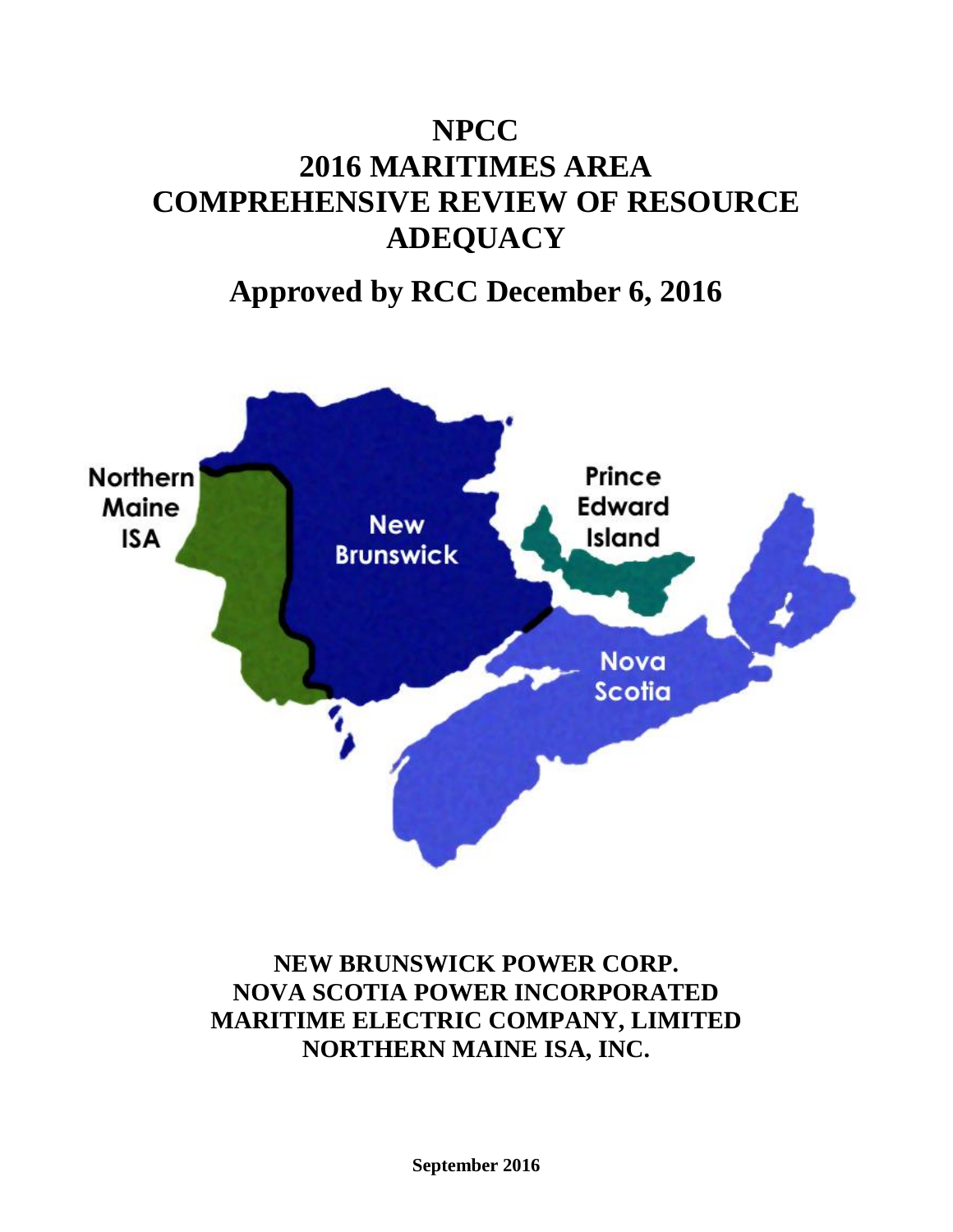This page intentionally left blank.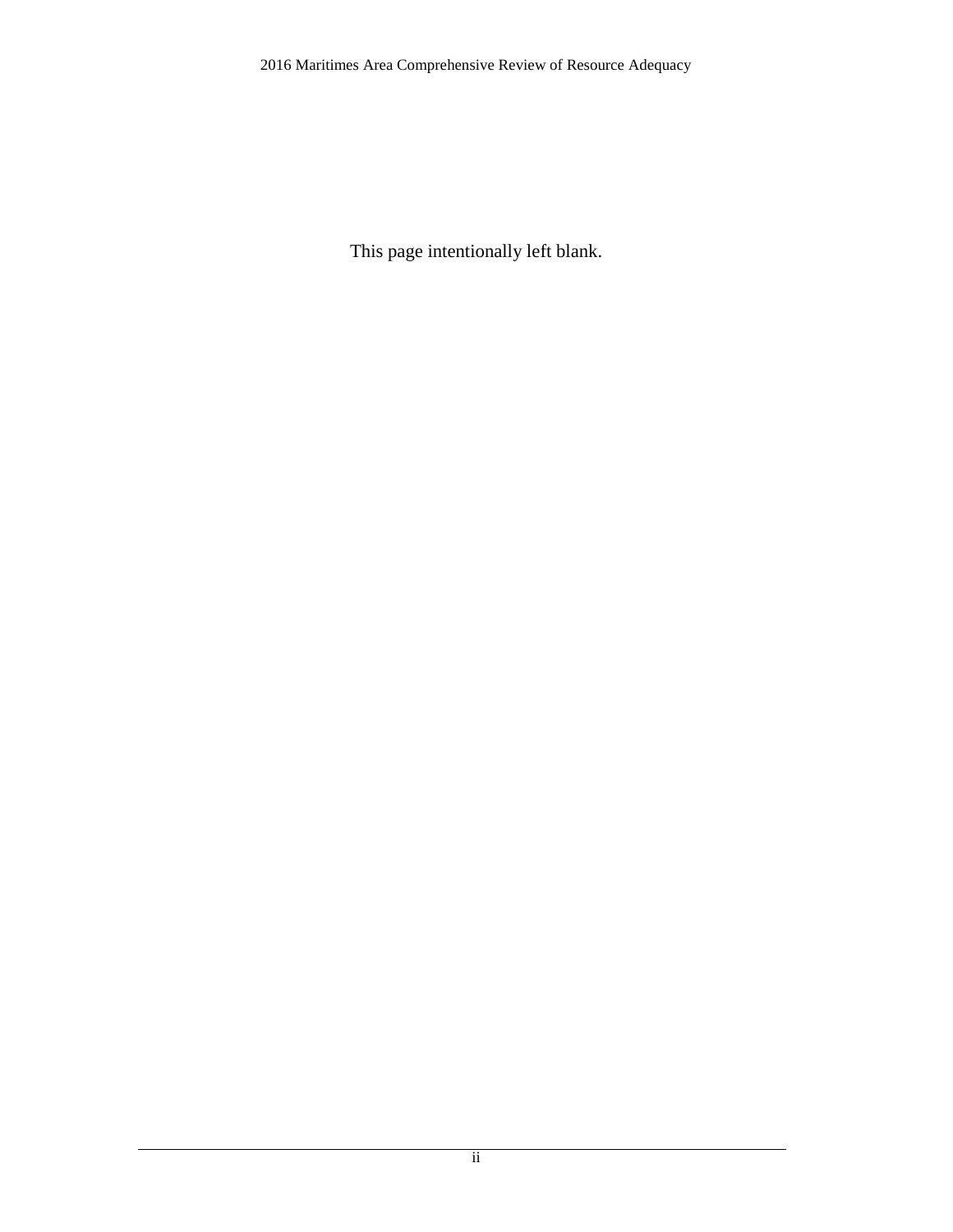## **EXECUTIVE SUMMARY**

The 2016 Maritimes Area Comprehensive Review of Resource Adequacy, covering the period of January 2017 through December 2021, has been prepared to satisfy the compliance requirements as established by the Northeast Power Coordinating Council (NPCC). The guidelines for this review are specified in the *NPCC Regional Reliability Directory #1 Appendix D (Approved: September 30, 2015)*. This review supplants the previous Comprehensive Review that was performed in 2013 and approved by the RCC on December 3, 2013.

Table 1 provides a summary of the major assumptions and results of this review.

| <b>MAJOR ASSUMPTIONS</b>           |                                                                                                                                                            |  |  |  |  |
|------------------------------------|------------------------------------------------------------------------------------------------------------------------------------------------------------|--|--|--|--|
| <b>Load Forecast</b>               | 2016 (all jurisdictions)                                                                                                                                   |  |  |  |  |
| Load Shape                         | $2011/12$ (all years)                                                                                                                                      |  |  |  |  |
| <b>Resource Adequacy Criterion</b> | Loss of Load Expectation not more than 0.1 days/year                                                                                                       |  |  |  |  |
| <b>Maritimes Required Reserve</b>  | 20% of peak firm load                                                                                                                                      |  |  |  |  |
| <b>Interconnection Benefits</b>    | 300 MW                                                                                                                                                     |  |  |  |  |
| Area Purchases/Sales               | Sales of 200 MW and 114 MW during the 2016/17 and<br>2018/19 winter peak periods respectively                                                              |  |  |  |  |
| Maritime Link Project              | 153 MW of purchases from Newfoundland to Nova<br>Scotia is forecast for mid-2020 coincident with a<br>planned retirement of a 153 MW Nova Scotia generator |  |  |  |  |
|                                    | <b>RESULTS</b>                                                                                                                                             |  |  |  |  |
| Year                               | <b>Expected Number of Firm Load Disconnections</b><br>days/year                                                                                            |  |  |  |  |
| 2017                               | 0.003                                                                                                                                                      |  |  |  |  |
| 2018                               | 0.003                                                                                                                                                      |  |  |  |  |
| 2019                               | 0.003                                                                                                                                                      |  |  |  |  |
| 0.003<br>2020                      |                                                                                                                                                            |  |  |  |  |
| 0.004<br>2021                      |                                                                                                                                                            |  |  |  |  |

#### **Table 1: Summary of Major Assumptions and Results**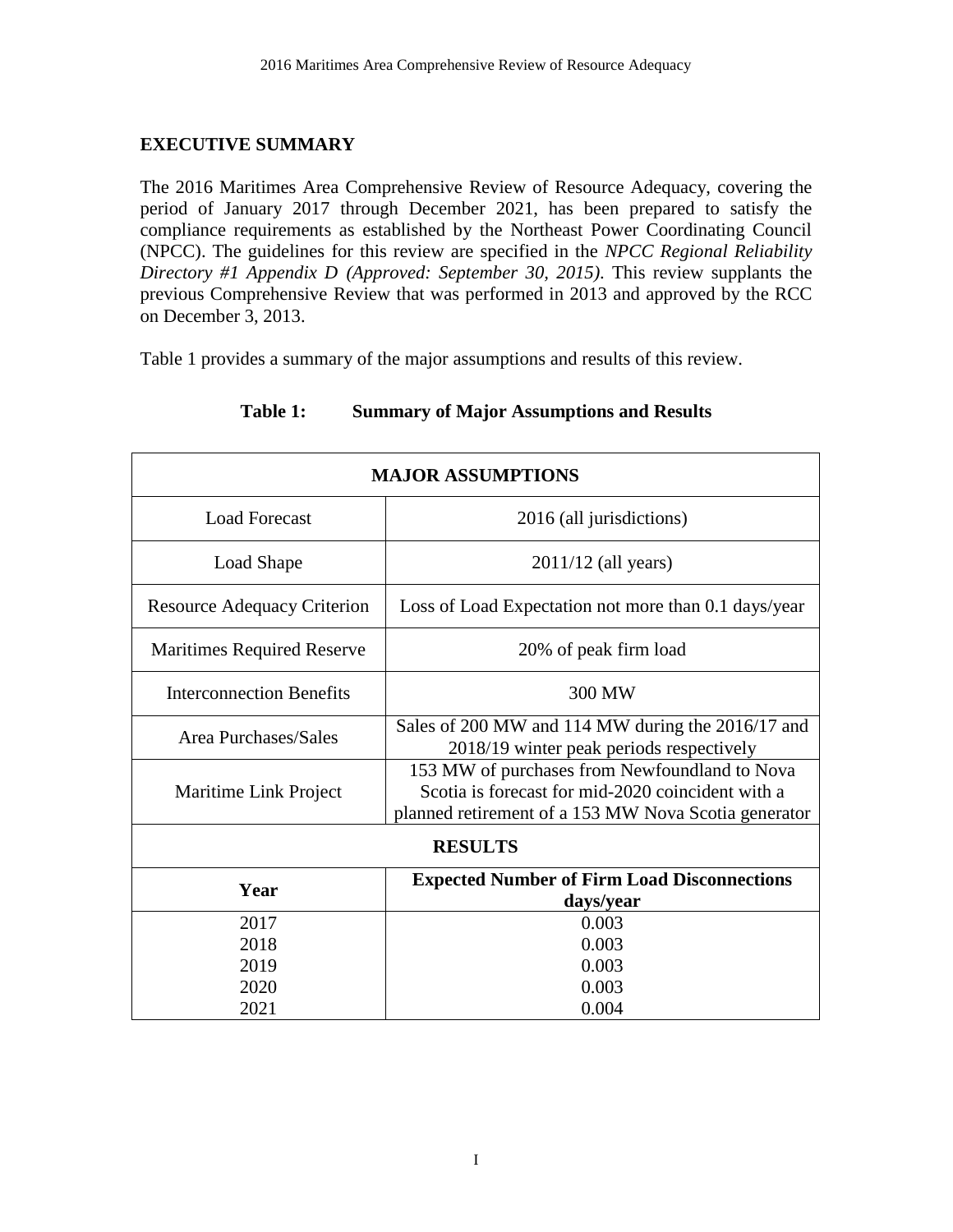The 2017 coincident peak demand forecast for the Maritimes Area is 5,392 MW, which is 125 MW above the 5,267 MW peak demand forecast in the 2013 Comprehensive Review. This increased peak demand forecast reflects increases in electric heating loads which are not quite offset by declines in industrial loads and demand shifting programs. The average annual demand growth over the 2017–2021 study period of this review is 0.16%, which is marginally higher than the -0.05% annual demand growth forecast in the 2013 review but still essentially flat.

The reserve criterion for the Maritimes Area is 20%, and adherence to this criterion is demonstrated in Section 2.4 to comply with the NPCC resource adequacy criterion.

The NPCC resource adequacy criterion of a Loss of Load Expectation (LOLE) of not more than 0.1 days per year of firm load disconnections is not exceeded by the Maritimes Area for all years covered by this review and varies between 0.003 to 0.004 days/year for the base load forecast. The Maritimes Area is also shown to adhere to its own 20% reserve criterion in all years for the base load forecast, with minimum reserve levels varying between 40% and 44%.

Sensitivity analyses were run to determine the LOLE effects of high load growth, zero wind generation, and removing all external tie benefits. The sensitivity results are shown in Table 2 and meet the NPCC resource adequacy criterion in all years.

| Year | <b>Base Case</b><br><b>LOLE</b><br>days/year | <b>High Load</b><br>Growth<br><b>LOLE</b><br>days/year | <b>Zero Wind</b><br><b>LOLE</b><br>days/year | No Tie<br><b>Benefits</b><br><b>LOLE</b><br>days/year |
|------|----------------------------------------------|--------------------------------------------------------|----------------------------------------------|-------------------------------------------------------|
| 2017 | 0.003                                        | 0.003                                                  | 0.017                                        | 0.005                                                 |
| 2018 | 0.003                                        | 0.003                                                  | 0.012                                        | 0.003                                                 |
| 2019 | 0.003                                        | 0.006                                                  | 0.016                                        | 0.004                                                 |
| 2020 | 0.003                                        | 0.010                                                  | 0.019                                        | 0.004                                                 |
| 2021 | 0.004                                        | 0.019                                                  | 0.026                                        | 0.005                                                 |

#### **Table 2: Summary of LOLE Results**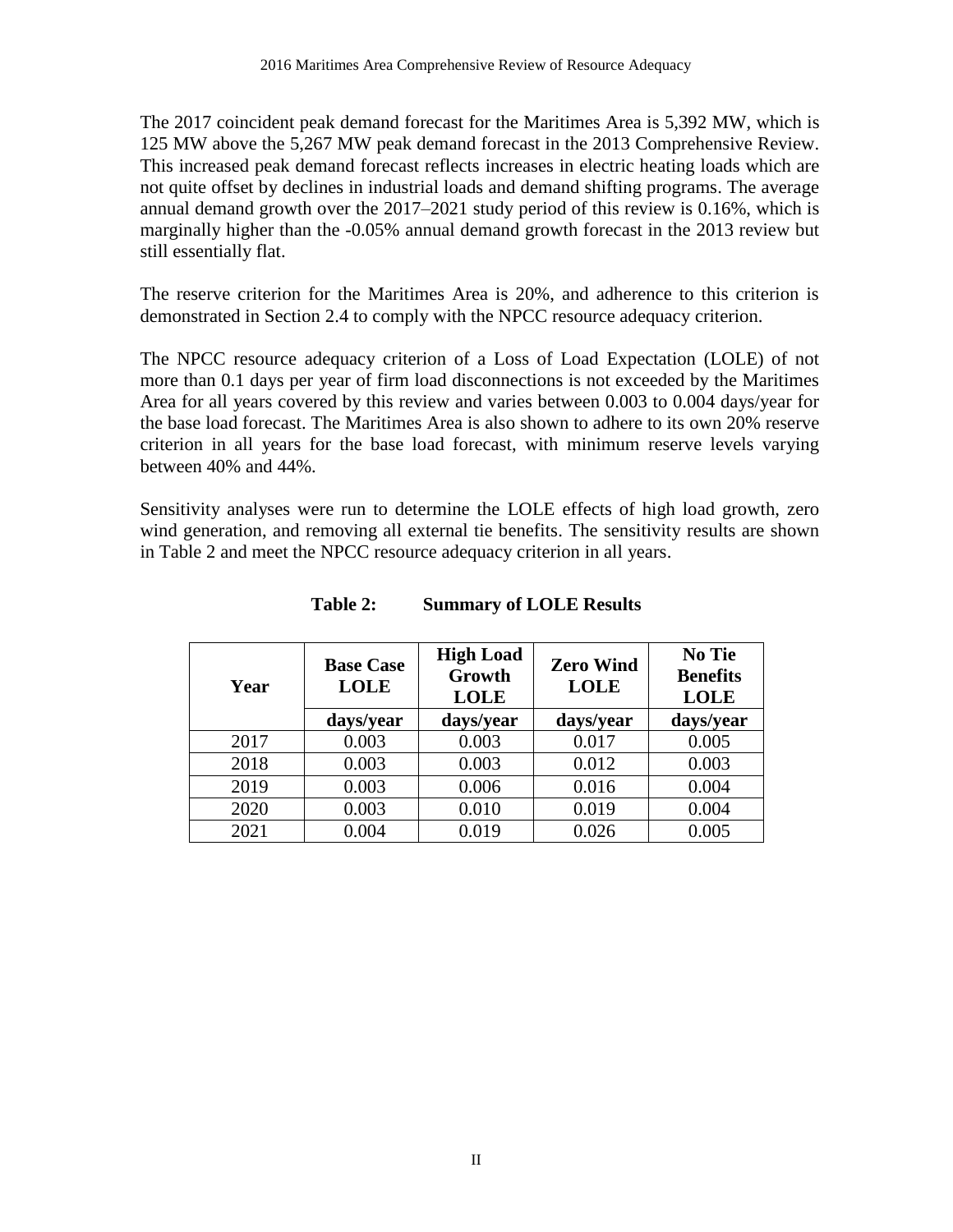## **TABLE OF CONTENTS**

| 1.0 |                                                                        |  |
|-----|------------------------------------------------------------------------|--|
| 2.0 |                                                                        |  |
|     |                                                                        |  |
|     |                                                                        |  |
|     |                                                                        |  |
|     | 2.4 Relationship of Reserve Criterion to NPCC Reliability Criterion  4 |  |
|     |                                                                        |  |
|     |                                                                        |  |
|     |                                                                        |  |
|     |                                                                        |  |
|     |                                                                        |  |
|     |                                                                        |  |
|     |                                                                        |  |
|     |                                                                        |  |
| 4.0 |                                                                        |  |
|     |                                                                        |  |
|     |                                                                        |  |
|     | APPENDIX A - DESCRIPTION OF RESOURCE RELIABILITY MODEL  14             |  |
|     |                                                                        |  |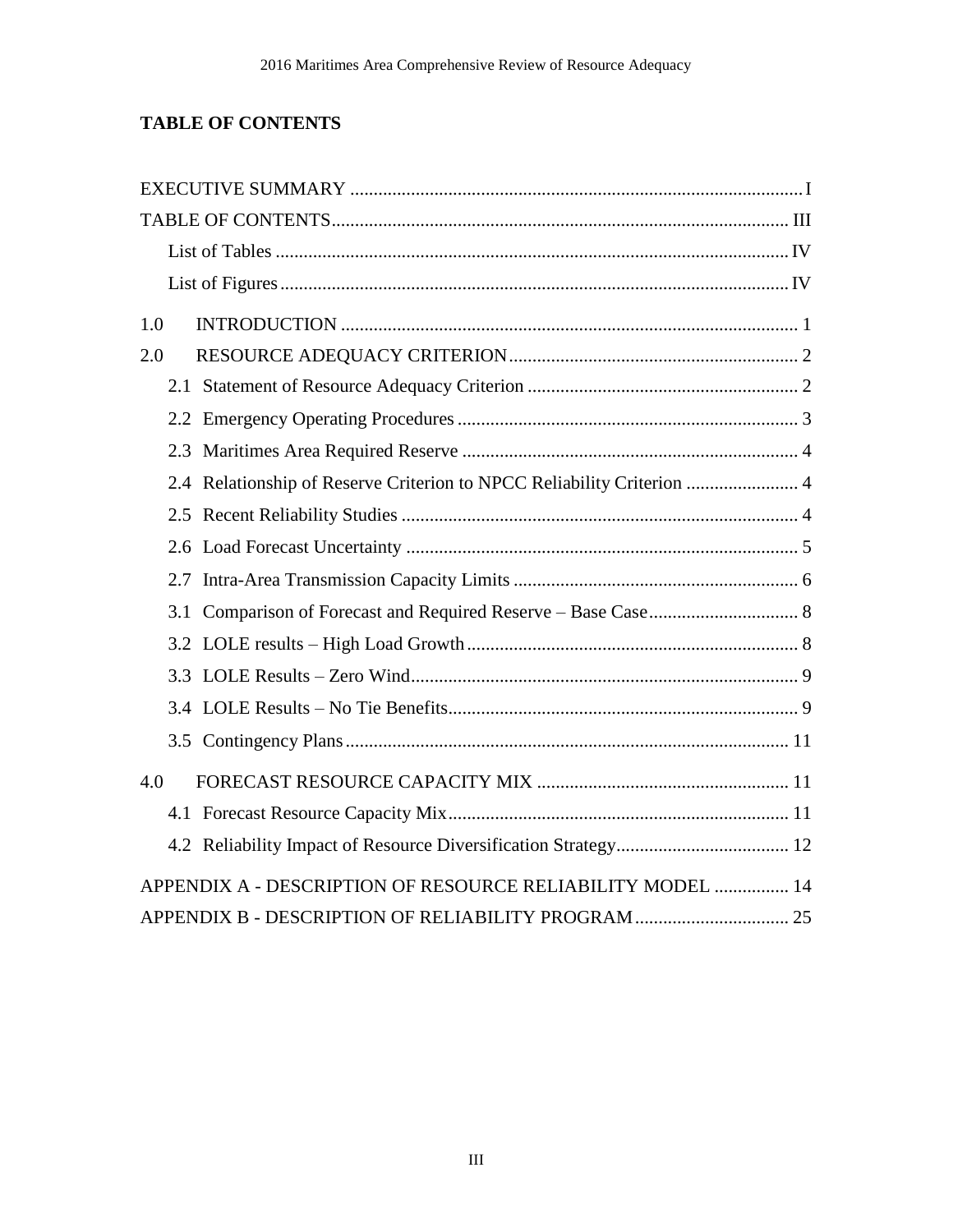## **List of Tables**

| Table 1: |  |
|----------|--|
| Table 2: |  |
| Table 3: |  |
| Table 4: |  |
| Table 5: |  |
| Table 6: |  |
| Table 7: |  |
| Table 8: |  |
| Table 9: |  |
|          |  |
|          |  |

| $10000111$ , maintinos moderna concelho de construcción de la concelho de la concelho de la concelho de la concelho de la concelho de la concelho de la concelho de la concelho de la concelho de la concelho de la concelho d |  |
|--------------------------------------------------------------------------------------------------------------------------------------------------------------------------------------------------------------------------------|--|
|                                                                                                                                                                                                                                |  |
|                                                                                                                                                                                                                                |  |
|                                                                                                                                                                                                                                |  |
|                                                                                                                                                                                                                                |  |

# **List of Figures**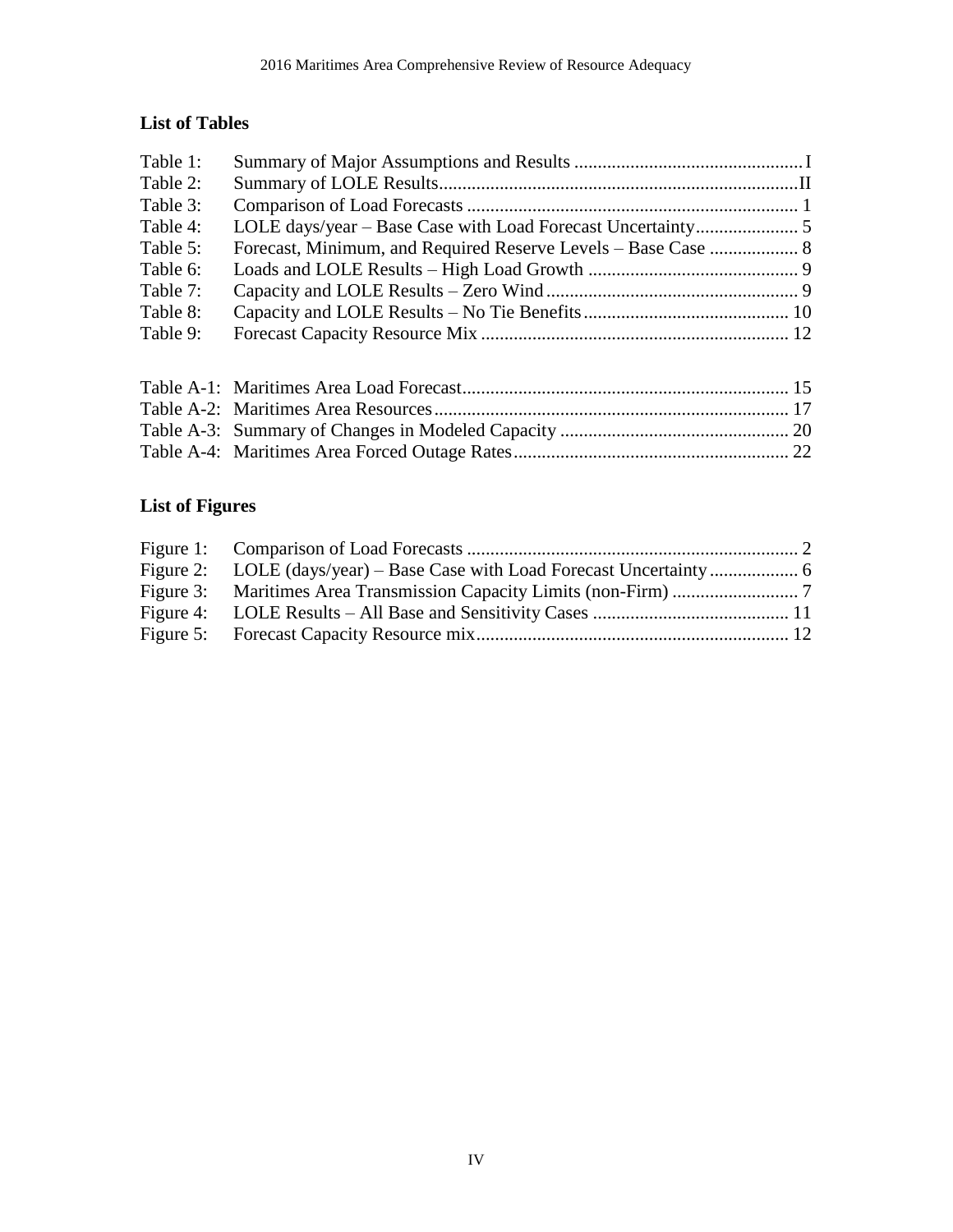## **1.0 INTRODUCTION**

The 2016 Maritimes Area Comprehensive Review of Resource Adequacy, covering the period of January 2017 through December 2021, has been prepared to satisfy the compliance requirements as established by the Northeast Power Coordinating Council (NPCC). The guidelines for this review are specified in *NPCC Directory #1 Appendix D, Guidelines for Area Review of Resource Adequacy (Approved: September 30, 2015)*. This review supplants the previous Comprehensive Review that was performed in 2013 and approved by the RCC on December 3, 2013.

The Maritimes Area is a winter peaking area with separate jurisdictions and regulators in New Brunswick, Nova Scotia, Prince Edward Island (PEI), and Northern Maine. New Brunswick Power (NB Power) is the Reliability Coordinator for the Maritimes Area.

Table 3 and Figure 1 provide a comparison of the load forecasts in the 2016 and 2013 reviews. The coincident peak demand forecast for 2017 is 5,392 MW, which is 125 MW above the 5,267 MW forecast in the 2013 Comprehensive Review. This increased peak demand forecast reflects increases in electric heating demands which were not offset by declines in industrial loads and demand shifting programs. Demand shifting and energy efficiency programs are expected to reduce peak demand in the Maritimes Area by 100 MW to 280 MW during the Comprehensive Review period. The average annual demand growth over the period of this review is 0.16%, which is marginally higher than the 0.05% average demand growth forecast in the 2013 review but still essentially flat.

| <b>Winter Peak</b>                          | 2016          | 2013          |
|---------------------------------------------|---------------|---------------|
| (Month of                                   | <b>Review</b> | <b>Review</b> |
| January)                                    | <b>MW</b>     | <b>MW</b>     |
| 2017                                        | 5,392         | 5,267         |
| 2018                                        | 5,406         | 5,253         |
| 2019                                        | 5,416         | N/A           |
| 2020                                        | 5,432         | N/A           |
| 2021                                        | 5,426         | N/A           |
| <b>Five Year Period</b>                     | 2017-2021     | 2014-2018     |
| <b>Annual Average</b><br><b>Growth Rate</b> | 0.16%         | 0.05%         |

**Table 3: Comparison of Load Forecasts**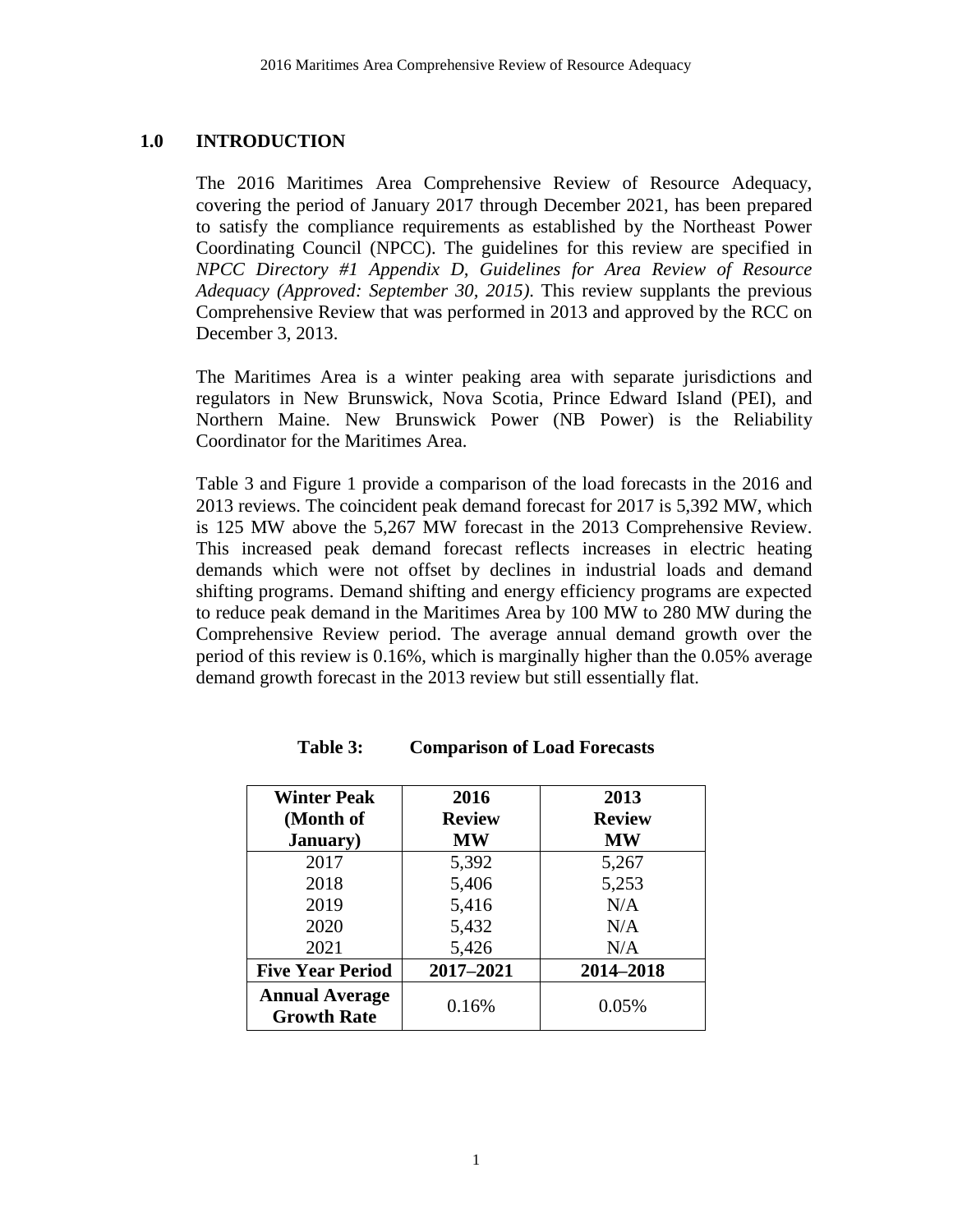

**Figure 1: Comparison of Load Forecasts**

#### **2.0 RESOURCE ADEQUACY CRITERION**

#### **2.1 Statement of Resource Adequacy Criterion**

For planning purposes, New Brunswick, Nova Scotia, PEI and Northern Maine individually apply a capacity based criterion in determining their required reserves.

New Brunswick, Nova Scotia, and Northern Maine each plan for a reserve equal to greater of the capacity of the largest generator or 20% of the firm load. For this review, the latter criterion was applicable in all years. PEI plans for a reserve equal to 15% of its firm load. As a simplification, this review applies the 20% reserve criterion to the Maritimes Area as a whole because of the relatively small size of PEI compared to the rest of the Maritimes Area. Thermal and hydro generators are considered available at the Dependable Maximum Net Capability (DMNC) in the determination of the reserve margin.

The NPCC resource adequacy criterion (from *NPCC Directory #1 Design and Operation of the Bulk Power System, Requirement 4 (Dated: September 30, 2015*) states:

"**R4** Each Planning Coordinator or Resource Planner shall probabilistically evaluate resource adequacy of its Planning Coordinator Area portion of the bulk power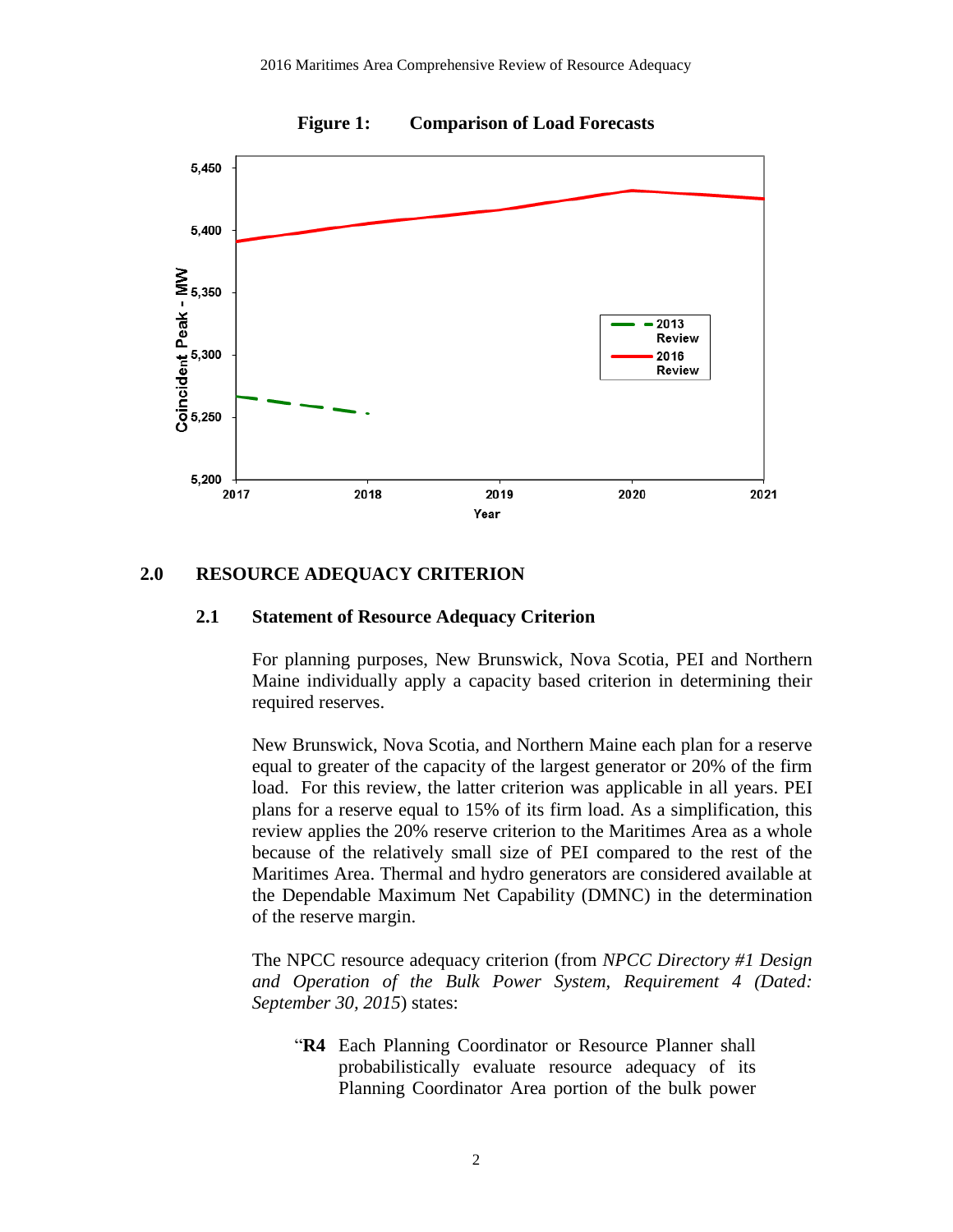system to demonstrate that the loss of load expectation (LOLE) of disconnecting firm load due to resource deficiencies is, on average, no more than 0.1 days per year.

**R4.1** Make due allowances for demand uncertainty, scheduled outages and deratings, forced outages and deratings, assistance over interconnections with neighboring Planning Coordinator Areas, transmission transfer capabilities, and capacity and/or load relief from available operating procedures."

## **2.2 Emergency Operating Procedures**

Although this document presents a review of resource adequacy for the interconnected Maritimes Area, each separate system remains under the exclusive control of its system operator for purposes of economic dispatch. For reliability purposes, however, reserve sharing agreements do exist and the systems operate as an Area in accordance with NPCC criteria and guidelines.

Actions taken by the Energy Coordinator/Dispatcher, when faced with a developing or sudden capacity shortage, are based upon a number of possible actions best suited to the prevailing system conditions. In practice, the corrective actions taken are one or more of the following Emergency Operation Procedures (EOP):

- 1. Synchronize and load all available hydro generators.
- 2. Bring on-line generators up to their DMNC.
- 3. Cancel economy and other external interruptible sales.
- 4. Begin start-up procedures for "cold-standby" thermal generators.
- 5. Synchronize and load combustion turbines.
- 6. Purchase capacity from Hydro-Québec.
- 7. Purchase capacity from New England.
- 8. Cut interruptible sales to industrial customers.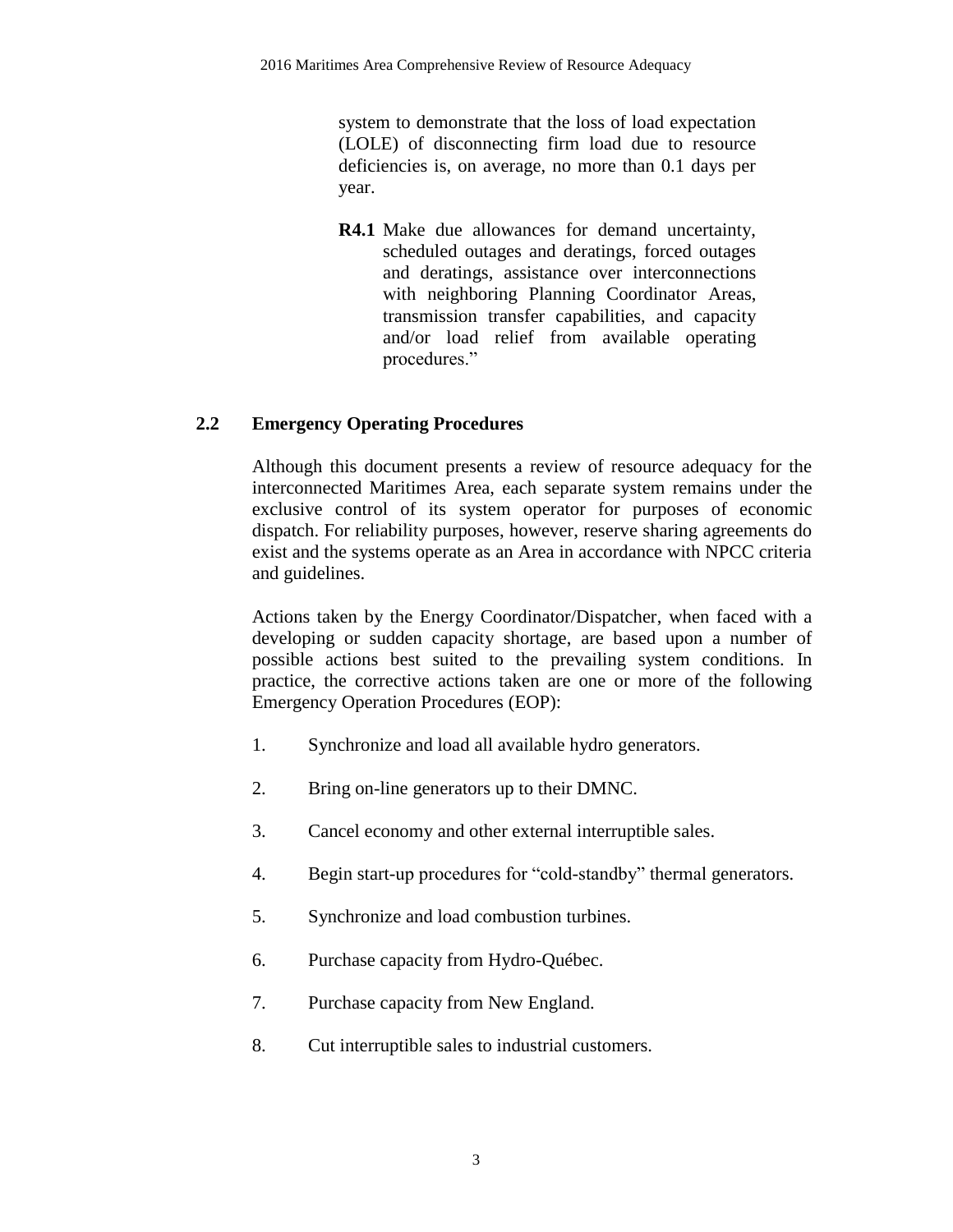- 9. Maximize MVAR support (capacitor banks, synchronous condensers) if capacity shortage is causing a low voltage condition in a particular area.
- 10. Implement a 5% voltage reduction at selected substations within Nova Scotia (1–5 MW)
- 11. Appeal to the public for voluntary customer load reduction.
- 12. Disconnect customer loads as necessary to correct either a local or widespread problem.

Some or all of the above steps may be used in varying sequence to meet a capacity shortage depending on the generation pattern in effect at the time and whether or not the shortage results in localized internal system problems.

Although steps 10 and 11 are valid, the level of assistance available from these procedures is not modeled in this study.

## **2.3 Maritimes Area Required Reserve**

The Maritimes Area employs a reserve criterion of 20% of firm load. The required installed reserve is shown in Section 3.1.

## **2.4 Relationship of Reserve Criterion to NPCC Reliability Criterion**

To relate the Maritimes Area reserve criterion of 20% to the NPCC resource adequacy criterion as stated in Section 2.1, LOLE was evaluated with the Maritimes Area firm load scaled so that the reserve was equal to 20%. The results showed that a Maritimes Area reserve of 20% corresponds to an LOLE of approximately 0.086 days per year. At this load level, only 30 MW of additional load was required to match the NPCC LOLE resource adequacy criterion of 0.1 days per year.

The preceding demonstrates that the 20% Maritimes Area reserve criterion correlates closely with the 0.1 days/year NPCC LOLE resource adequacy criterion.

## **2.5 Recent Reliability Studies**

Resource Planners in New Brunswick, Nova Scotia, PEI, and Northern Maine individually conduct internal reviews of their capacity requirements by comparison of generation sources with forecast loads according to the reserve criterion described previously.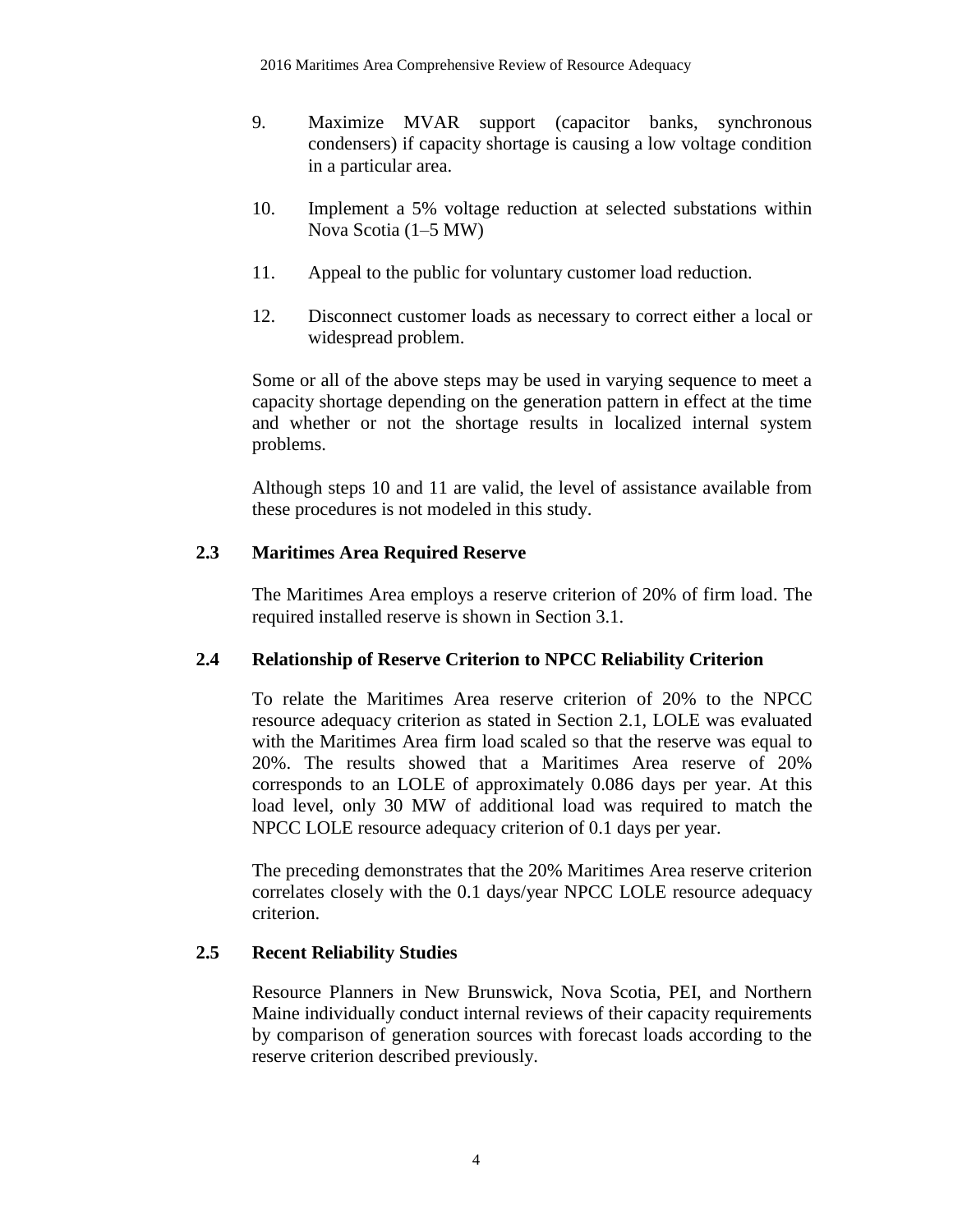The results presented in this review are based upon an evaluation conducted during the third quarter of 2016 for the period 2017 through 2021. This review supplants the previous Comprehensive Review that was performed in 2013 and approved by the RCC on December 3, 2013. Interim reviews of resource adequacy for the Maritimes Area were completed in the years 2014 and 2015 covering the years 2015–2018 and 2016–2018 respectively. The results of the interim reviews for the two overlapping years 2017 and 2018 compare well with the results of this review. The NPCC resource adequacy criterion was met in both years for all base and sensitivity cases. The same is true for this review.

#### **2.6 Load Forecast Uncertainty**

To determine load forecast uncertainty (LFU) an analysis of the historical load forecasts of the Maritimes Area utilities has shown that the standard deviation of the load forecast errors is approximately 4.6% based upon the four year lead time required to add new resources. To incorporate LFU, two additional load models were created from the base load forecast by increasing it by 4.6 and 9.2 percent (one or two standard deviations) respectively. The reliability analysis was repeated for these two load models.

It is assumed that the forecast error is approximately normally distributed around the forecast value and that the contribution to system LOLE is negligible when loads are less than the forecast value by more than ½ a standard deviation. These assumptions result in weighting factors of 0.383, 0.242, and 0.067 for the three results obtained using the base, 4.6 percent increased, and 9.2 percent increased load models respectively.

The results of the LFU evaluation as indicated in Table 4 and Figure 2 demonstrate that the Maritimes Area system meets the NPCC resource adequacy criterion of no more than 0.1 days/year from 2017 to 2021.

| <b>Table 4:</b> | LOLE days/year – Base Case with Load Forecast Uncertainty |
|-----------------|-----------------------------------------------------------|
|-----------------|-----------------------------------------------------------|

| <b>Calendar Year</b> | <b>Expected Number of</b><br><b>Firm Load Disconnections</b><br>days/year |
|----------------------|---------------------------------------------------------------------------|
| 2017                 | 0.003                                                                     |
| 2018                 | 0.003                                                                     |
| 2019                 | 0.003                                                                     |
| 2020                 | 0.003                                                                     |
|                      |                                                                           |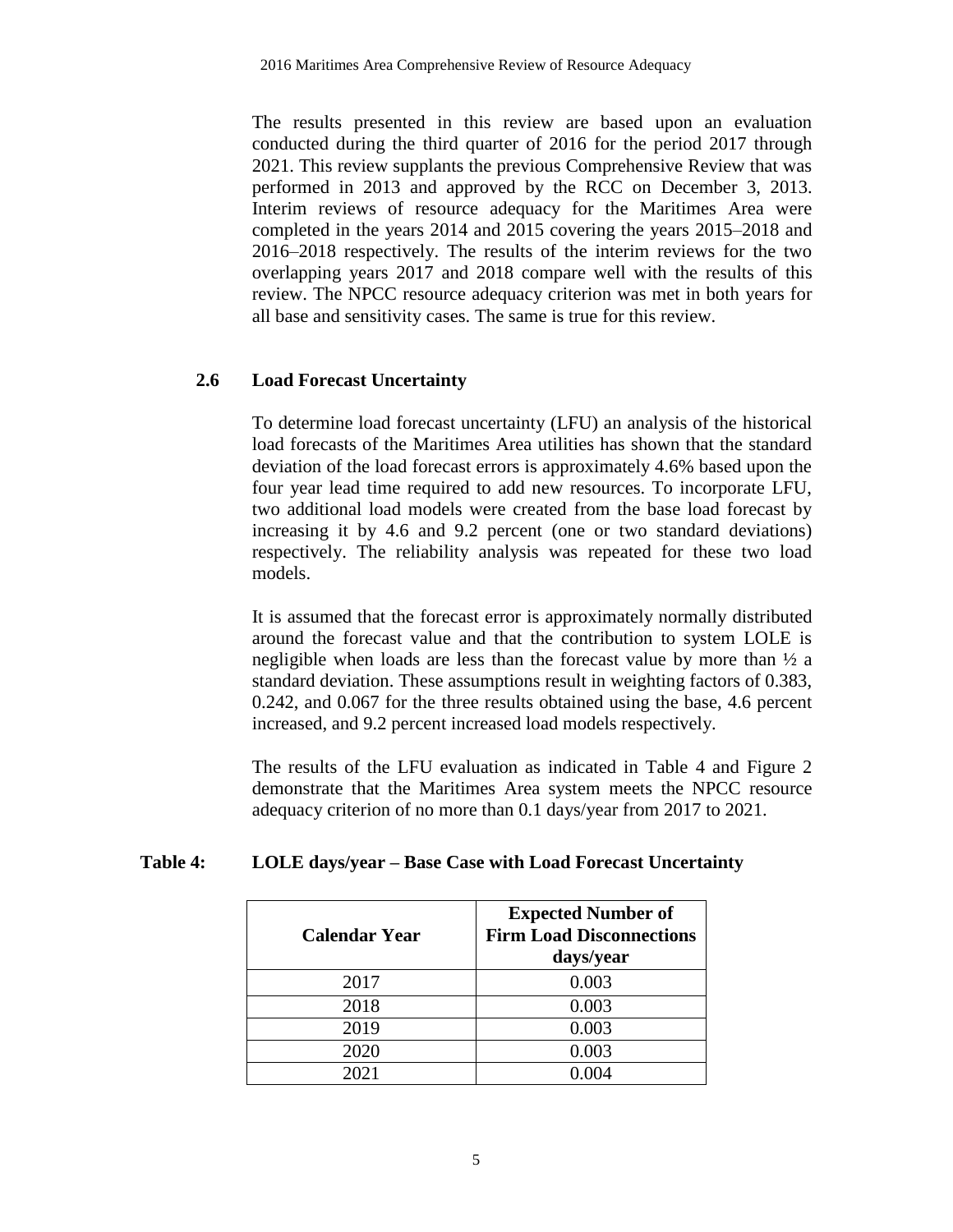

**Figure 2: LOLE (days/year) – Base Case with Load Forecast Uncertainty**

#### **2.7 Intra-Area Transmission Capacity Limits**

Within the Maritimes Area, the areas of Nova Scotia, PEI, and Northern Maine are each connected only to New Brunswick as per Figure 3. A transmission congestion issue of consequence to the LOLE occurs for only one of these three interconnections, the tie between New Brunswick and Nova Scotia.

Transmission capacity limits between Northern Maine and New Brunswick were not modeled for this analysis. These normal limits are a result of parallel operation of four lines (two 138 kV, two 69 kV) that Northern Maine keeps below thermal ratings to ensure that the trip of one of these lines doesn't overload the others. Should one or more contingencies occur in Northern Maine, the lines can be switched from parallel to radial operating modes. This effectively allows a high enough transfer limit from New Brunswick to meet the peak load in Northern Maine.

Late in 2016, PEI is installing two additional undersea cables between that province and New Brunswick. Based on a tripling of cable capacity and two additional parallel paths, the single cable contingency limiting flows from PEI to NB has been eliminated. For this review, the transmission limit for this return path was assumed to equal the transmission limit in the NB to PEI direction and as a result the PEI to NB limit was increased from 124 MW to 222 MW. This change has a negligible effect on the Maritimes Area LOLE values since there is little need for PEI capacity to supply NB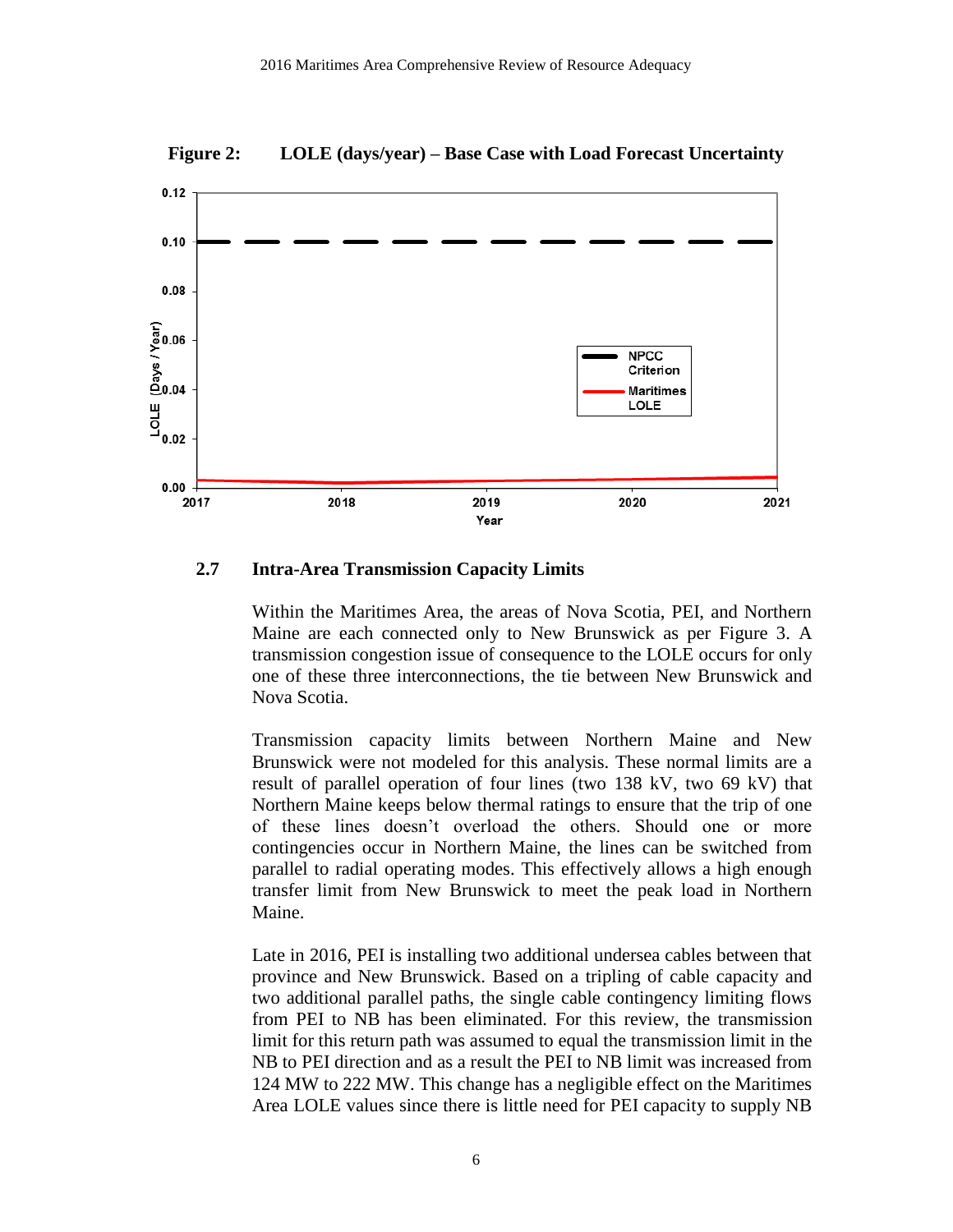loads given the high amount of reserve capacity available to NB from other resources.



**Figure 3: Maritimes Area Transmission Capacity Limits**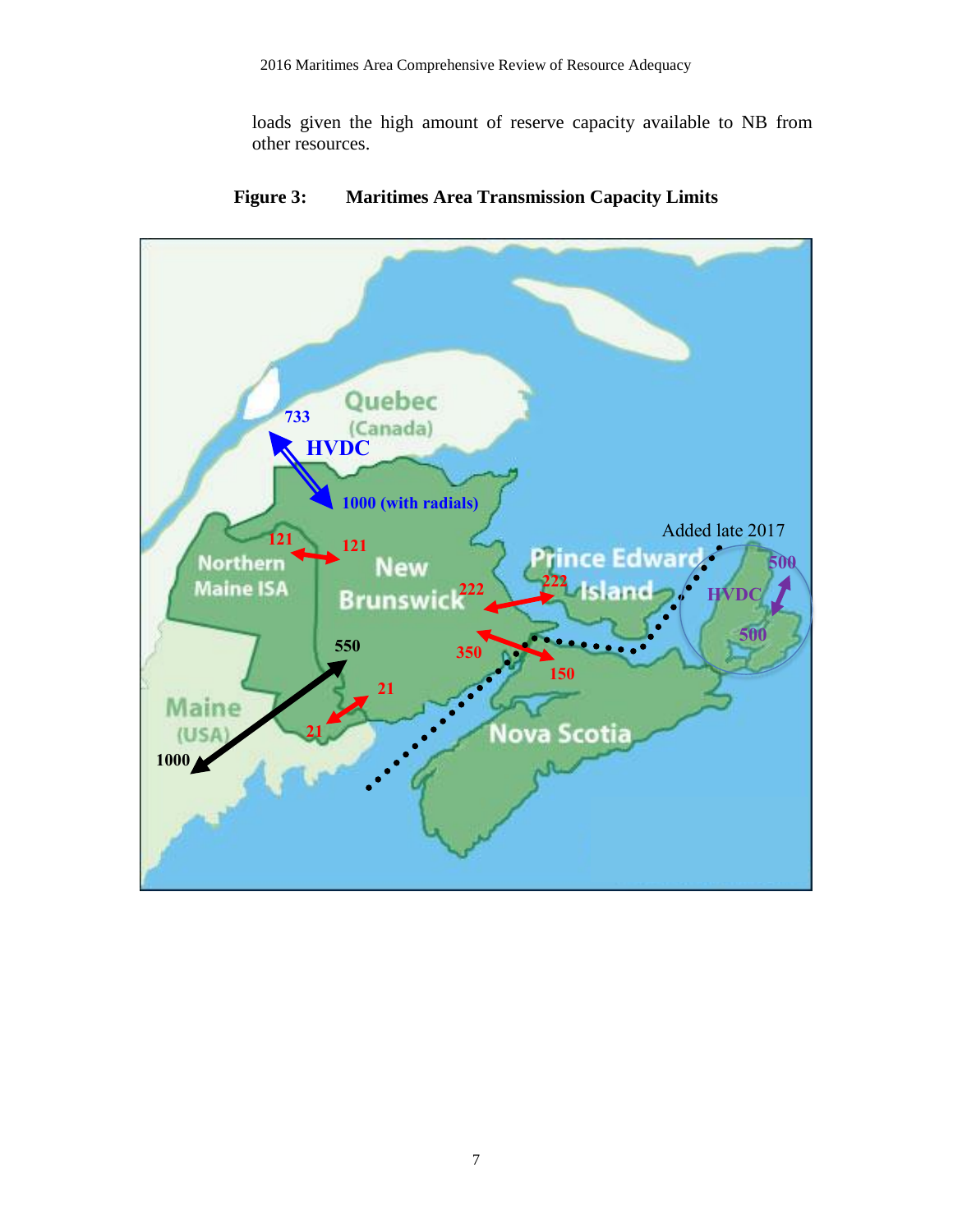#### 3.0 RESOURCE ADEQUACY ASSESSMENT

#### **3.1 Comparison of Forecast and Required Reserve – Base Case**

In the comparison of the forecast and required reserve, the following definitions apply. The required reserve of 20% is the reserve criterion of the Maritimes Area. The forecast reserve is the actual reserve that will occur for the load forecast and resource plan used in this study.

Table 5 and Figure 4 represent the results of the reserve comparison for the base load forecast. The forecast reserve levels reflect reserves calculated using wind generation levels at the hour of the Maritimes Area coincident peak demand. In 2017, the wind generation modeled on peak was 496 MW. Based on the wind and load shapes modeled, the minimum hourly reserve expected during 2017 is 1993 MW coinciding with a total Maritimes Area wind generation of 83 MW. In each year of the analysis, the forecast reserve is greater than the required reserve.

#### **Table 5: Forecast, Minimum, and Required Reserve Levels – Base Case**

| <b>Month</b><br><b>Of</b><br><b>January</b> | <b>Forecast</b><br>Capacity | <b>Coincident</b><br><b>Peak Load</b> | Inter.<br>Load | <b>Forecast</b><br><b>Reserve</b> |               | <b>Minimum</b><br><b>Hourly</b><br><b>Reserve</b> |               | <b>Required</b><br><b>Reserve</b> |               |
|---------------------------------------------|-----------------------------|---------------------------------------|----------------|-----------------------------------|---------------|---------------------------------------------------|---------------|-----------------------------------|---------------|
|                                             | MW                          | MW                                    | <b>MW</b>      | <b>MW</b>                         | $\frac{6}{6}$ | <b>MW</b>                                         | $\frac{6}{6}$ | MW                                | $\frac{6}{6}$ |
| 2017                                        | 7,207                       | 5,392                                 | 268            | 2,083                             | 41            | 1,993                                             | 41            | 1,025                             | 20            |
| 2018                                        | 7,418                       | 5,406                                 | 272            | 2,284                             | 44            | 2,173                                             | 44            | 1,027                             | 20            |
| 2019                                        | 7.299                       | 5,416                                 | 272            | 2,154                             | 42            | 2,021                                             | 40            | 1.029                             | 20            |
| 2020                                        | 7.454                       | 5,432                                 | 272            | 2.293                             | 44            | 2.159                                             | 43            | 1,032                             | 20            |
| 2021                                        | 7.454                       | 5,426                                 | 272            | 2,300                             | 45            | 2,153                                             | 43            | 1,031                             | 20            |

Forecast Reserve  $%$  = [Forecast Capacity – (Peak Load – Inter. Load)]\*100% (Peak Load – Inter. Load)

Minimum Reserve  $(\%)$  = Min. of Hourly [Capacity – (Load – Inter. Load)]\*100% (Load – Inter. Load)

## **3.2 LOLE results – High Load Growth**

Table 6 and Figure 4 illustrate LOLE results if the average annual growth rate is 1% higher than forecast (i.e. 1.16% per year versus 0.16% per year compounded over the 4 year period of this review). The results show that the NPCC resource adequacy criterion is met in all years.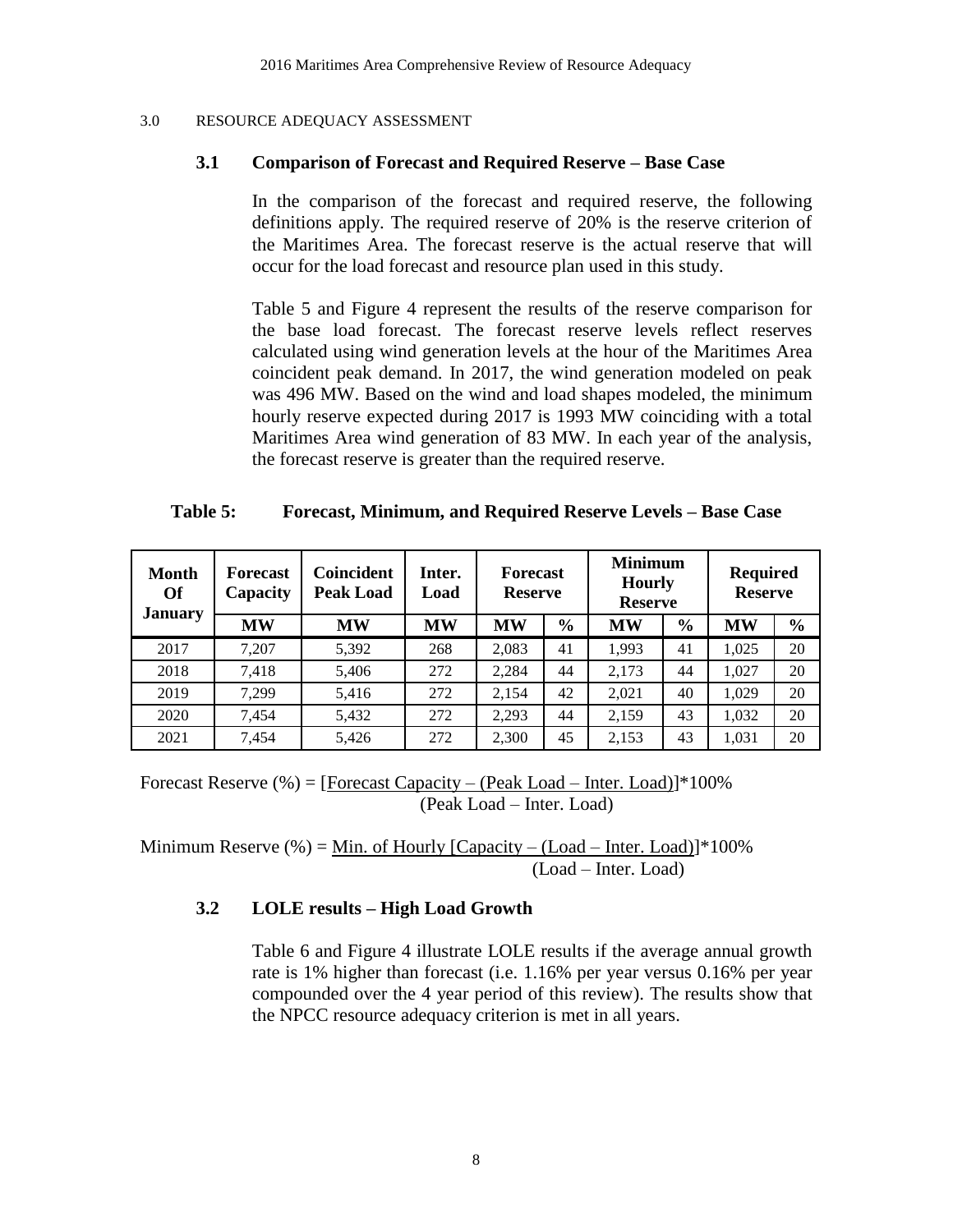| <b>Month</b><br>Of<br><b>January</b> | <b>High Load</b><br>Growth<br>Load | <b>Base Case</b><br>Load | <b>Difference</b> | <b>High Load</b><br>Growth<br><b>LOLE</b> | <b>Base Case</b><br><b>LOLE</b> |
|--------------------------------------|------------------------------------|--------------------------|-------------------|-------------------------------------------|---------------------------------|
|                                      | <b>MW</b>                          | <b>MW</b>                | <b>MW</b>         | days/year                                 | days/year                       |
| 2017                                 | 5,392                              | 5,392                    |                   | 0.003                                     | 0.003                           |
| 2018                                 | 5,454                              | 5,406                    | 48                | 0.003                                     | 0.003                           |
| 2019                                 | 5,517                              | 5,416                    | 101               | 0.006                                     | 0.003                           |
| 2020                                 | 5,581                              | 5,432                    | 149               | 0.010                                     | 0.003                           |
| 2021                                 | 5,645                              | 5,426                    | 220               | 0.019                                     | 0.004                           |

**Table 6: Loads and LOLE Results – High Load Growth**

#### **3.3 LOLE Results – Zero Wind**

The Maritimes Area did not assign a fixed capacity credit to wind generation. Instead, simulated hourly wind capacity values were netted against corresponding hourly load values. Because there were no wind generation additions beyond 2017 and because the peak load day for the five years did not vary during the 2017 to 2021 period of this review, simulated wind capacity during peak demand was constant at 496 MW compared to an installed total of 974 MW. A sensitivity analysis was performed with the wind capacity on the system set to zero output for all hours. Table 7 and Figure 4 illustrate LOLE results for the zero wind generation scenarios. The results show that Maritimes Area is not reliant on wind capacity to meet the NPCC resource adequacy criterion.

**Table 7: Capacity and LOLE Results – Zero Wind**

| Month<br>Of<br><b>January</b> | Zero Wind<br>Capacity | <b>Base Case</b><br>Capacity | <b>Difference</b> | <b>Zero Wind</b><br>Capacity<br><b>LOLE</b> | <b>Base Case</b><br><b>LOLE</b> |
|-------------------------------|-----------------------|------------------------------|-------------------|---------------------------------------------|---------------------------------|
|                               | <b>MW</b>             | <b>MW</b>                    | <b>MW</b>         | days/year                                   | days/year                       |
| 2017                          | 6,711                 | 7,207                        | $-496$            | 0.017                                       | 0.003                           |
| 2018                          | 6.922                 | 7,418                        | $-496$            | 0.012                                       | 0.003                           |
| 2019                          | 6,803                 | 7.299                        | $-496$            | 0.016                                       | 0.003                           |
| 2020                          | 6,958                 | 7,454                        | $-496$            | 0.019                                       | 0.003                           |
| 2021                          | 6,958                 | 7.454                        | $-496$            | 0.026                                       | 0.004                           |

#### **3.4 LOLE Results – No Tie Benefits**

Since 2011, NBSO has assumed 300 MW of tie benefits to New Brunswick in its resource adequacy assessments. These tie benefits are based on a 2011 decision by the New Brunswick Market Advisory Committee to recognize the lowest historical Firm Transmission Capacity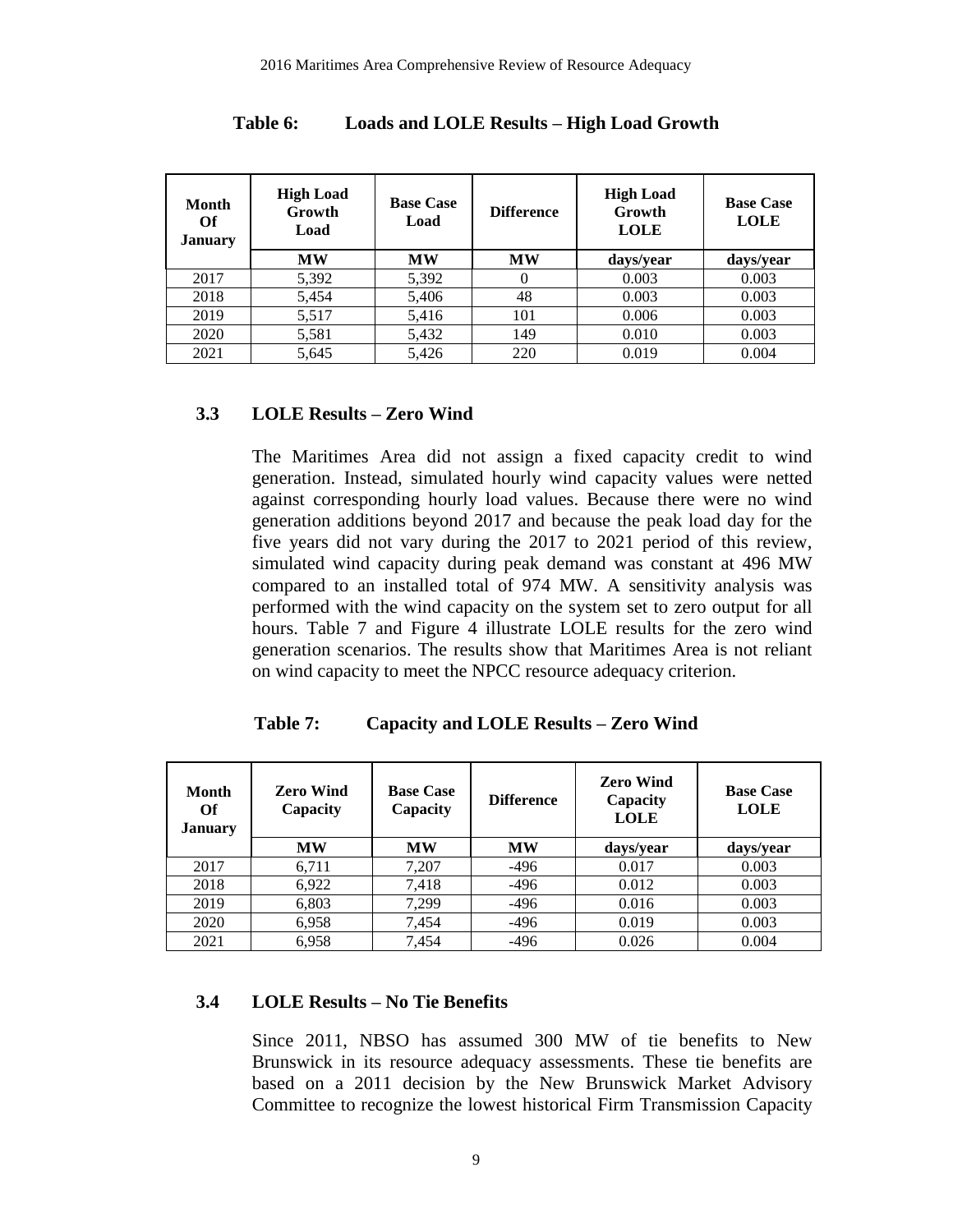posted from summer peaking New England to winter peaking New Brunswick since the commissioning of the second 345 kV tie between these systems in December 2007. To the extent that future capacity purchases from New England to New Brunswick occur across this interface, these tie benefits will be reduced accordingly. Tie benefits from other neighbouring jurisdictions were not considered by the New Brunswick Market Advisory Committee because they also experience peak loads in winter.

In the CP-8 report *Review of Interconnection Assistance Reliability Benefits (December 31, 2015, Approved by RCC March 2, 2016)* the "As Is" estimated tie benefit potential for the Maritimes Area is 702 MW and 1012 MW for the years 2016 and 2020 with an export of 200 MW modeled in both test years. Based on this study, the 300 MW of tie benefits assumed for this 2016 Comprehensive Review is conservative. A sensitivity analysis performed for this review shows that the Area does not require interconnection assistance to meet the NPCC resource adequacy criterion. The results are shown in Table 8 and Figure 4.

| Table 8: | Capacity and LOLE Results – No Tie Benefits |  |
|----------|---------------------------------------------|--|
|          |                                             |  |

| Month<br>Of<br><b>January</b> | <b>No Tie Benefits</b><br>Capacity | <b>Base Case</b><br>Capacity | <b>Difference</b> | <b>No Tie Benefits LOLE</b> | <b>Base Case</b><br><b>LOLE</b> |
|-------------------------------|------------------------------------|------------------------------|-------------------|-----------------------------|---------------------------------|
|                               | <b>MW</b>                          | <b>MW</b>                    | <b>MW</b>         | days/year                   | days/year                       |
| 2017                          | 6,907                              | 7,207                        | $-300$            | 0.005                       | 0.003                           |
| 2018                          | 7,118                              | 7,418                        | $-300$            | 0.003                       | 0.003                           |
| 2019                          | 6,999                              | 7,299                        | $-300$            | 0.004                       | 0.003                           |
| 2020                          | 7,154                              | 7,454                        | $-300$            | 0.004                       | 0.003                           |
| 2021                          | 7,154                              | 7,454                        | $-300$            | 0.005                       | 0.004                           |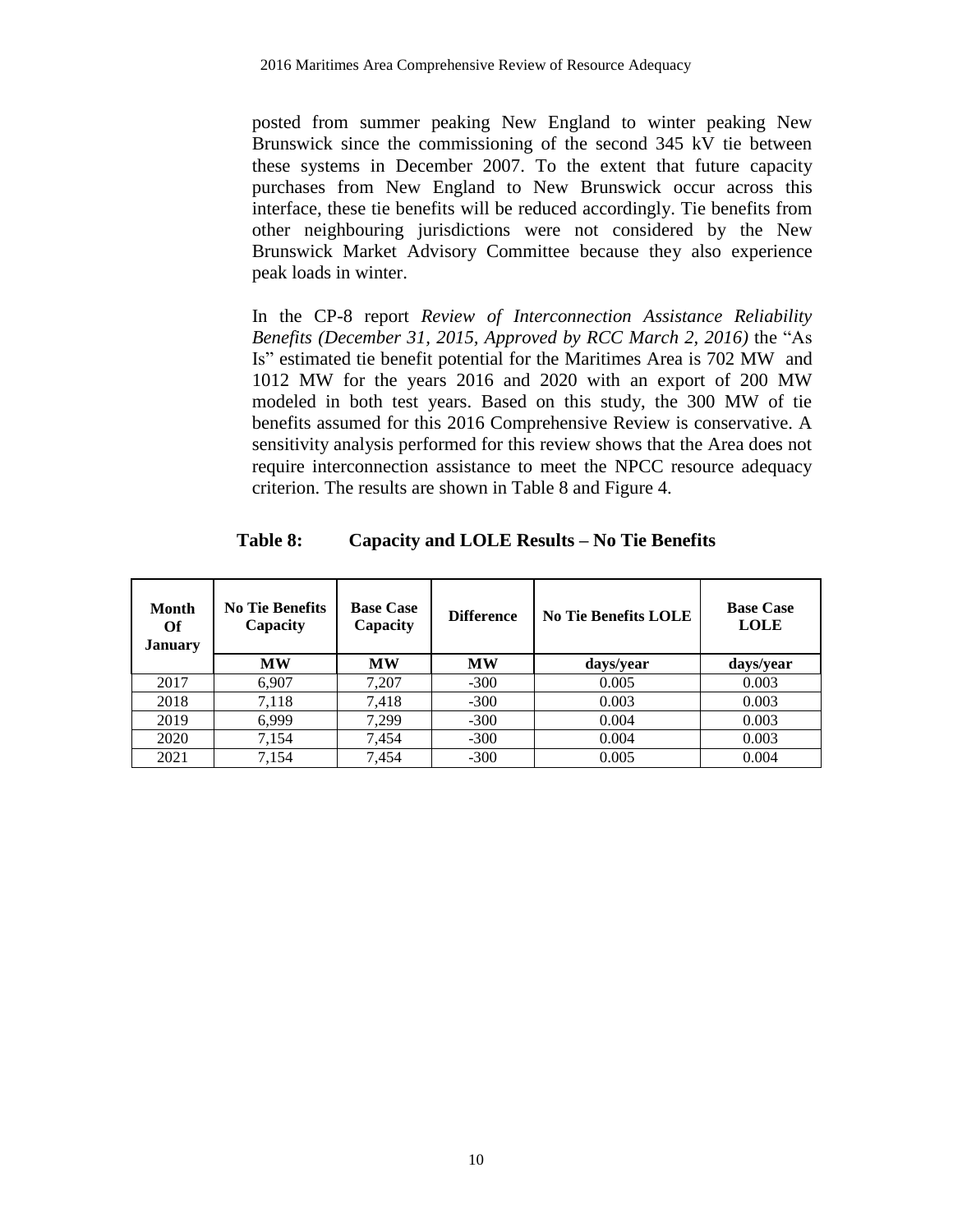

**Figure 4: LOLE Results – All Base and Sensitivity Cases**

#### **3.5 Contingency Plans**

The Maritimes Area utilities' forecast high and low load growth scenarios, and their impact on the generation dispatch is continually being evaluated to address load and resource uncertainties. In the event of a higher than expected growth in load, a number of options would be considered. These options include the purchases of capacity and/or energy, the advancement of base load generation additions, and the installation of combustion turbines.

#### **4.0 FORECAST RESOURCE CAPACITY MIX**

#### **4.1 Forecast Resource Capacity Mix**

Table 9 and Figure 5 illustrate the forecast resource capacity mix for the Maritimes Area. Appendix A, Section 1.2, Table A-2 presents a detailed list of all capacity resources for the Maritimes Area.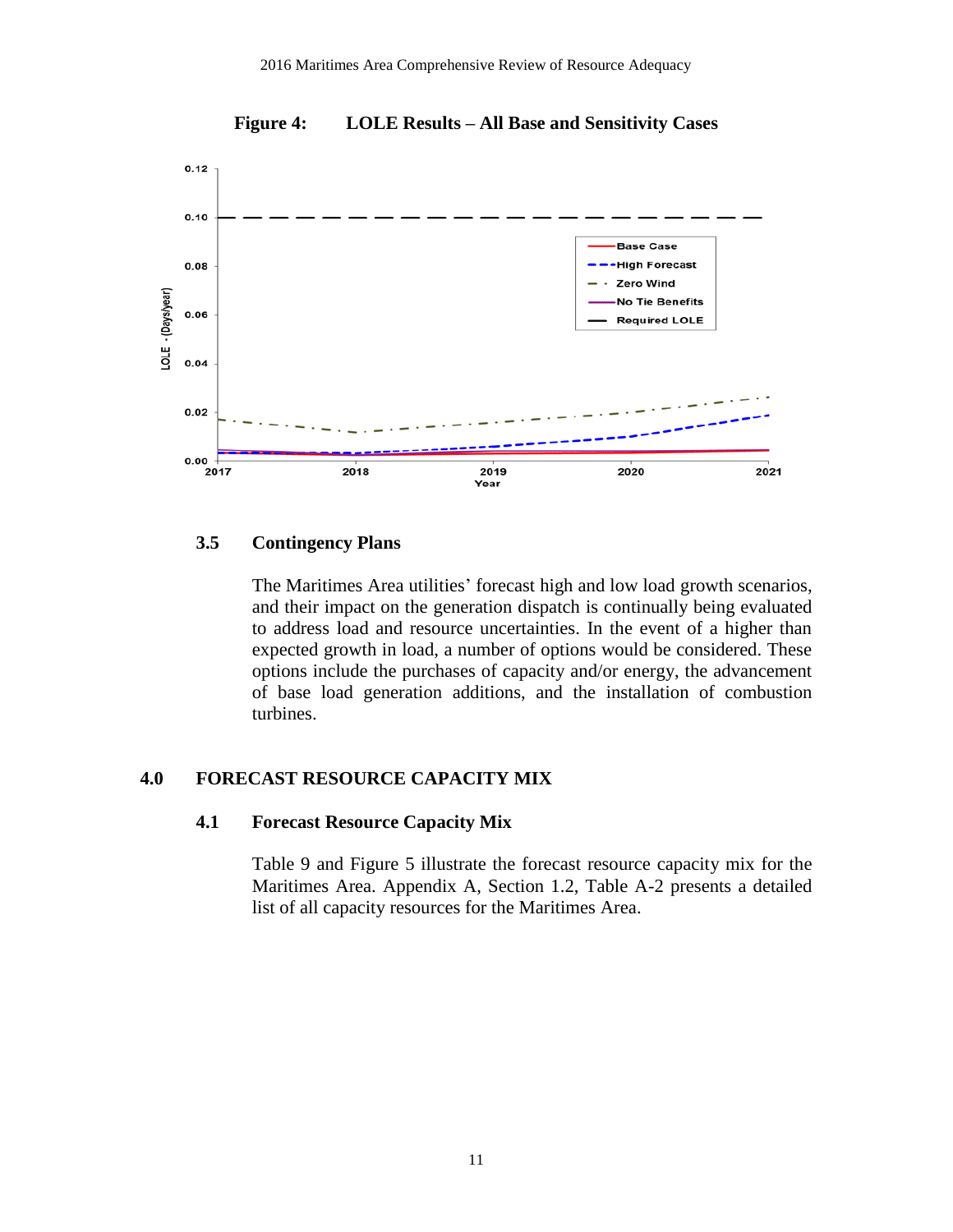| <b>Month</b><br><b>of</b> | Oil | Coal | Hydro | <b>Nuclear</b> | Gas | Wind* | Gas/Oil | <b>Tie</b><br><b>Benefits</b> | <b>Biomass</b> |
|---------------------------|-----|------|-------|----------------|-----|-------|---------|-------------------------------|----------------|
| <b>January</b>            | %   | %    | %     | %              | %   | %     | %       | %                             | %              |
| 2017                      | 25  | 23   | 18    |                |     |       |         |                               |                |
| 2018                      | 25  | 23   | 17    |                |     |       |         |                               |                |
| 2019                      | 25  | 23   | 17    |                | ⇁   |       |         |                               |                |
| 2020                      | 25  | 23   | 18    |                |     |       |         |                               |                |
| 2021                      | 25  | 21   | 20    |                |     |       |         |                               |                |

**Table 9: Forecast Capacity Resource Mix**

\* Wind capacity based on 496 MW of wind capacity (out of 974 MW installed) during coincident peak



**Figure 5: Forecast Capacity Resource mix**

#### **4.2 Reliability Impact of Resource Diversification Strategy**

As can be seen from Table 9 and the associated Figure 5, the Maritimes Area has a diversified mix of resources such that there is not a high degree of reliance upon any one type or source of fuel. This resource diversification also provides flexibility to respond to any future environmental issues, such as potential restrictions to greenhouse gas emissions. The Renewable Energy Standard in Nova Scotia calls for 25% of energy sales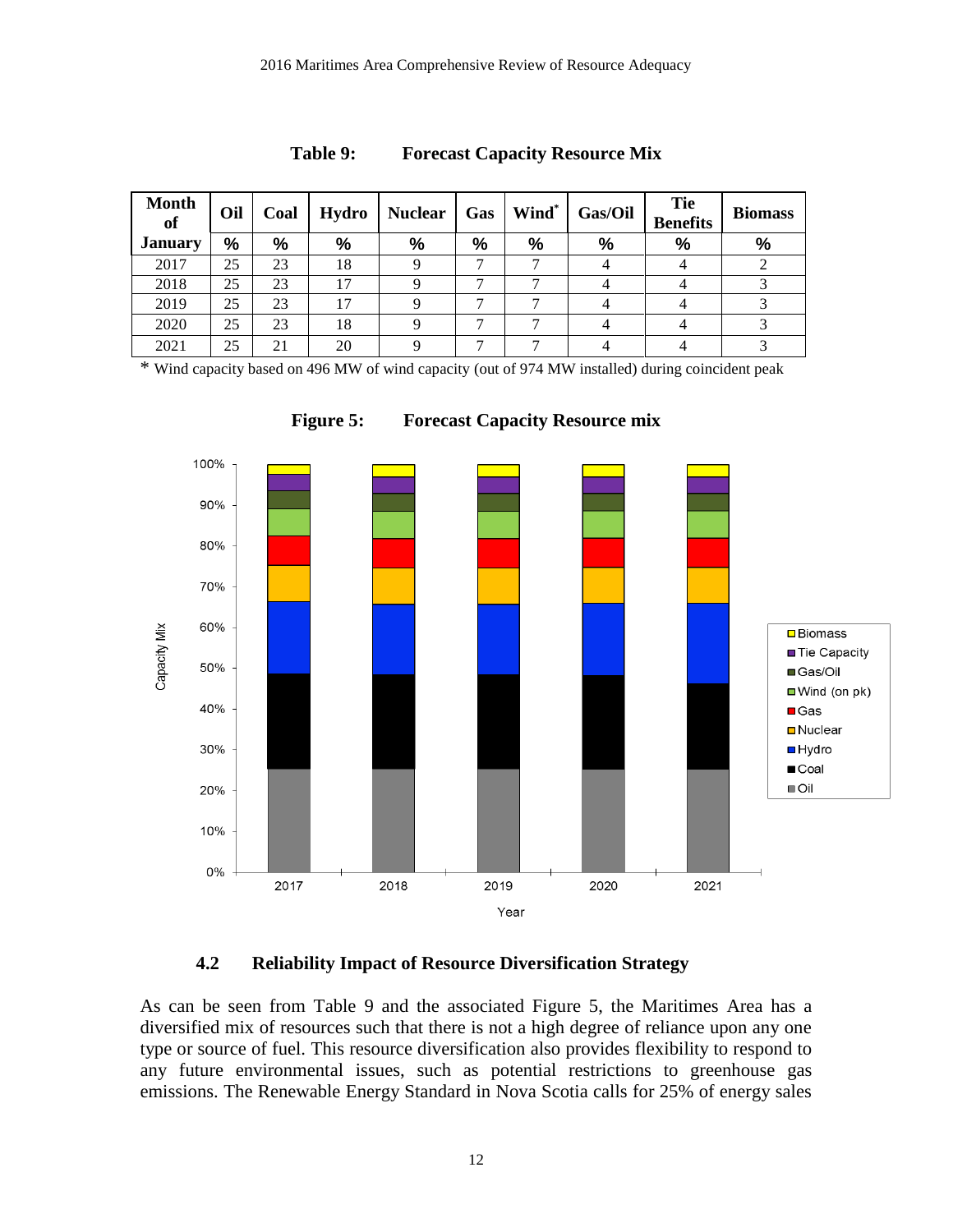to be supplied from renewable resources in 2016 and increases to 40% in 2020. The increase in renewable requirements in 2020 will largely be met by the import of hydro energy from Newfoundland and Labrador and will result in reduced fossil fuel generation.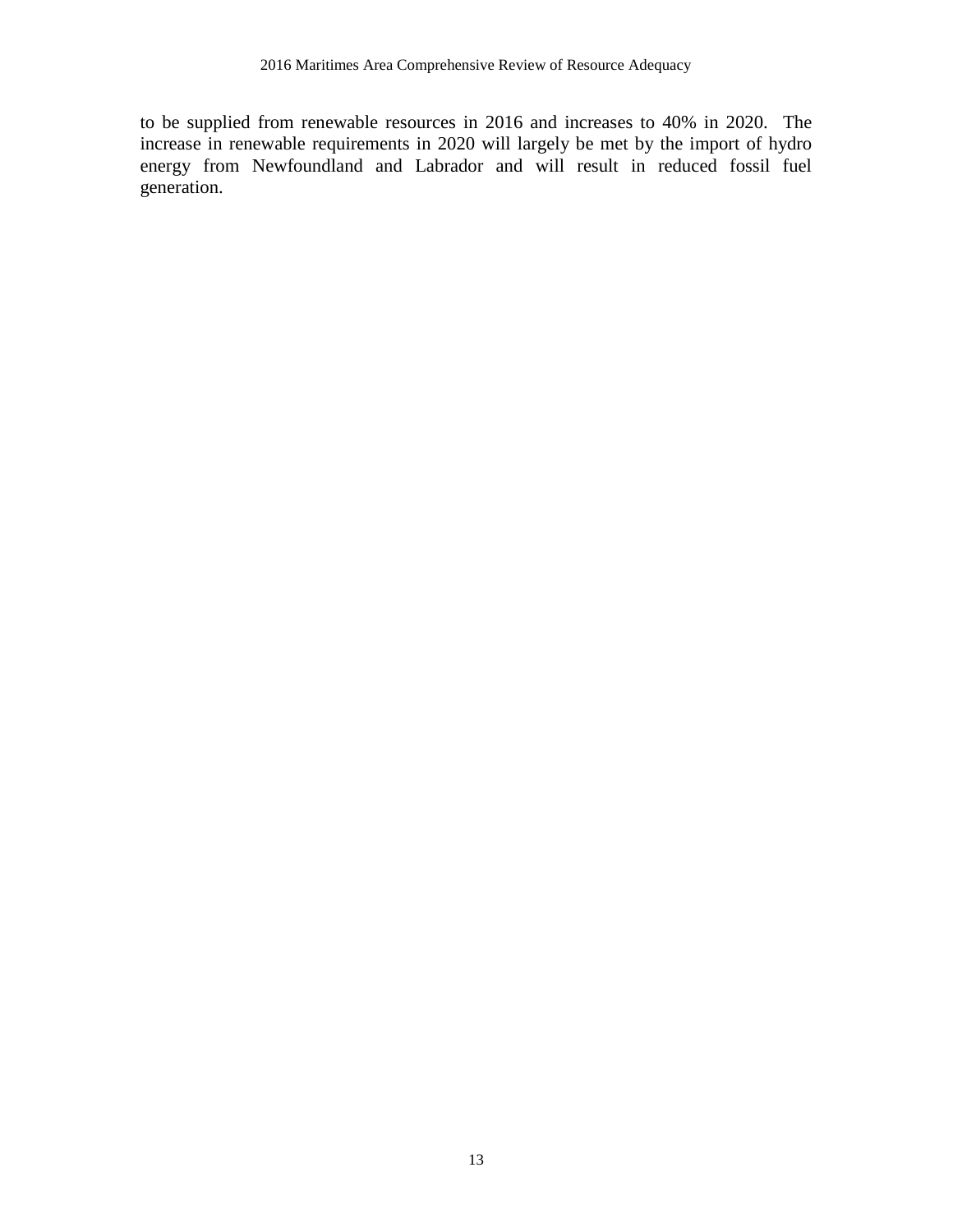## **APPENDIX A - DESCRIPTION OF RESOURCE RELIABILITY MODEL**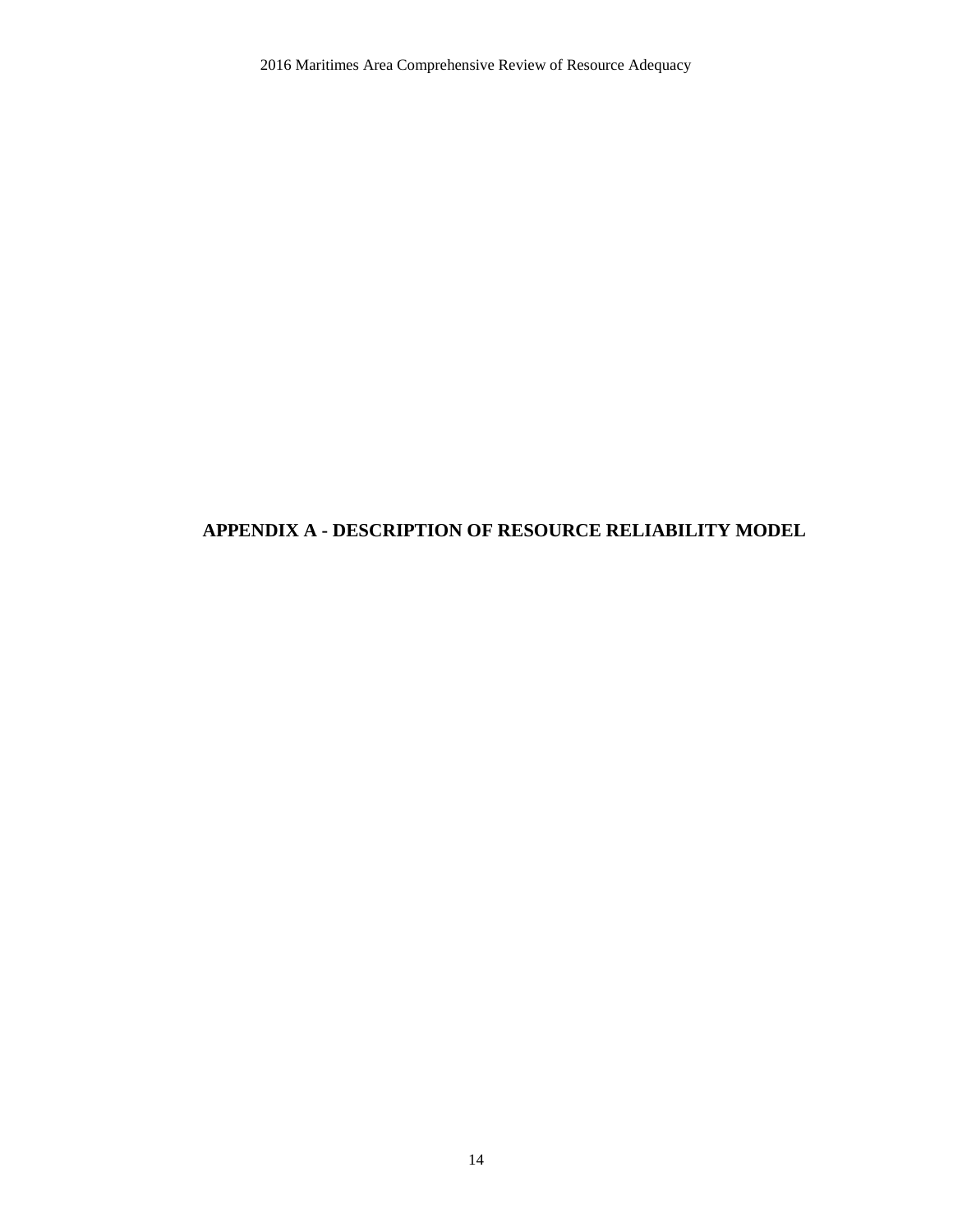#### **DESCRIPTION OF RESOURCE RELIABILITY MODEL**

#### **1.0 Load Model**

1.1 Fiscal year 2011/12 hourly system load data for the Maritimes Area utilities was used as the load shape for this study. Demand and energy forecasts for 2017 to 2021 inclusive were prepared by each resource planner. The combined load and energy forecasts for the Maritimes Area are shown in Table A-1.

|               | <b>COINCIDENT DEMAND</b><br><b>MW</b> |      |      |      |                             |           |      |      |            |      |            |      |              |
|---------------|---------------------------------------|------|------|------|-----------------------------|-----------|------|------|------------|------|------------|------|--------------|
| Year          | Jan                                   | Feb  | Mar  | Apr  | <b>May</b>                  | Jun       | Jul  | Aug  | <b>Sep</b> | Oct  | <b>Nov</b> | Dec  | <b>Peak</b>  |
| 2017          | 5392                                  | 5181 | 4821 | 3946 | 3463                        | 3222      | 3228 | 3145 | 3217       | 3672 | 4412       | 4894 | 5392         |
| 2018          | 5406                                  | 5193 | 4845 | 3952 | 3471                        | 3228      | 3248 | 3170 | 3235       | 3689 | 4432       | 4924 | 5406         |
| 2019          | 5416                                  | 5200 | 4863 | 3981 | 3517                        | 3275      | 3266 | 3183 | 3257       | 3707 | 4456       | 4947 | 5416         |
| 2020          | 5432                                  | 5214 | 4879 | 3989 | 3517                        | 3271      | 3262 | 3188 | 3254       | 3702 | 4457       | 4956 | 5432         |
| 2021          | 5426                                  | 5220 | 4883 | 3974 | 3517                        | 3269      | 3270 | 3190 | 3259       | 3703 | 4452       | 4961 | 5426         |
| <b>ENERGY</b> |                                       |      |      |      |                             |           |      |      |            |      |            |      |              |
| GWh           |                                       |      |      |      |                             |           |      |      |            |      |            |      |              |
| Year          | Jan                                   | Feb  | Mar  | Apr  | <b>May</b>                  | Jun       | Jul  | Aug  | <b>Sep</b> | Oct  | <b>Nov</b> | Dec  | <b>Total</b> |
| 2017          | 3018                                  | 2719 | 2702 | 2251 | 2029                        | 1859      | 1935 | 1950 | 1874       | 2085 | 2359       | 2843 | 27622        |
| 2018          | 3042                                  | 2738 | 2728 | 2279 | 2058                        | 1882      | 1955 | 1969 | 1894       | 2105 | 2381       | 2866 | 27897        |
| 2019          | 3067                                  | 2762 | 2742 | 2294 | 2077                        | 1900      | 1961 | 1971 | 1898       | 2111 | 2390       | 2874 | 28047        |
| 2020          | 3077                                  | 2774 | 2756 | 2306 | 2081                        | 1905      | 1964 | 1978 | 1902       | 2115 | 2396       | 2884 | 28138        |
| 2021          | 3078                                  | 2775 | 2758 | 2300 | 2081                        | 1906      | 1965 | 1979 | 1903       | 2118 | 2393       | 2882 | 28138        |
|               |                                       |      |      |      | <b>INTERRUPTIBLE DEMAND</b> |           |      |      |            |      |            |      |              |
|               |                                       |      |      |      |                             | <b>MW</b> |      |      |            |      |            |      |              |
| Year          | Jan                                   | Feb  | Mar  | Apr  | May                         | Jun       | Jul  | Aug  | Sep        | Oct  | <b>Nov</b> | Dec  | On           |
|               |                                       |      |      |      |                             |           |      |      |            |      |            |      | Peak         |
| 2017          | 268                                   | 258  | 343  | 342  | 324                         | 352       | 366  | 360  | 365        | 344  | 346        | 266  | 268          |
| 2018          | 272                                   | 262  | 348  | 347  | 329                         | 352       | 366  | 360  | 365        | 345  | 346        | 267  | 272          |
| 2019          | 272                                   | 263  | 348  | 348  | 329                         | 353       | 366  | 360  | 365        | 345  | 346        | 267  | 272          |
| 2020          | 272                                   | 263  | 348  | 347  | 329                         | 352       | 366  | 360  | 365        | 345  | 346        | 267  | 272          |
| 2021          | 272                                   | 263  | 348  | 347  | 328                         | 352       | 366  | 360  | 365        | 344  | 346        | 267  | 272          |

| Table A-1:<br><b>Maritimes Area Load Forecast</b> |
|---------------------------------------------------|
|---------------------------------------------------|

Note: The forecast coincident peak demand occurs in January.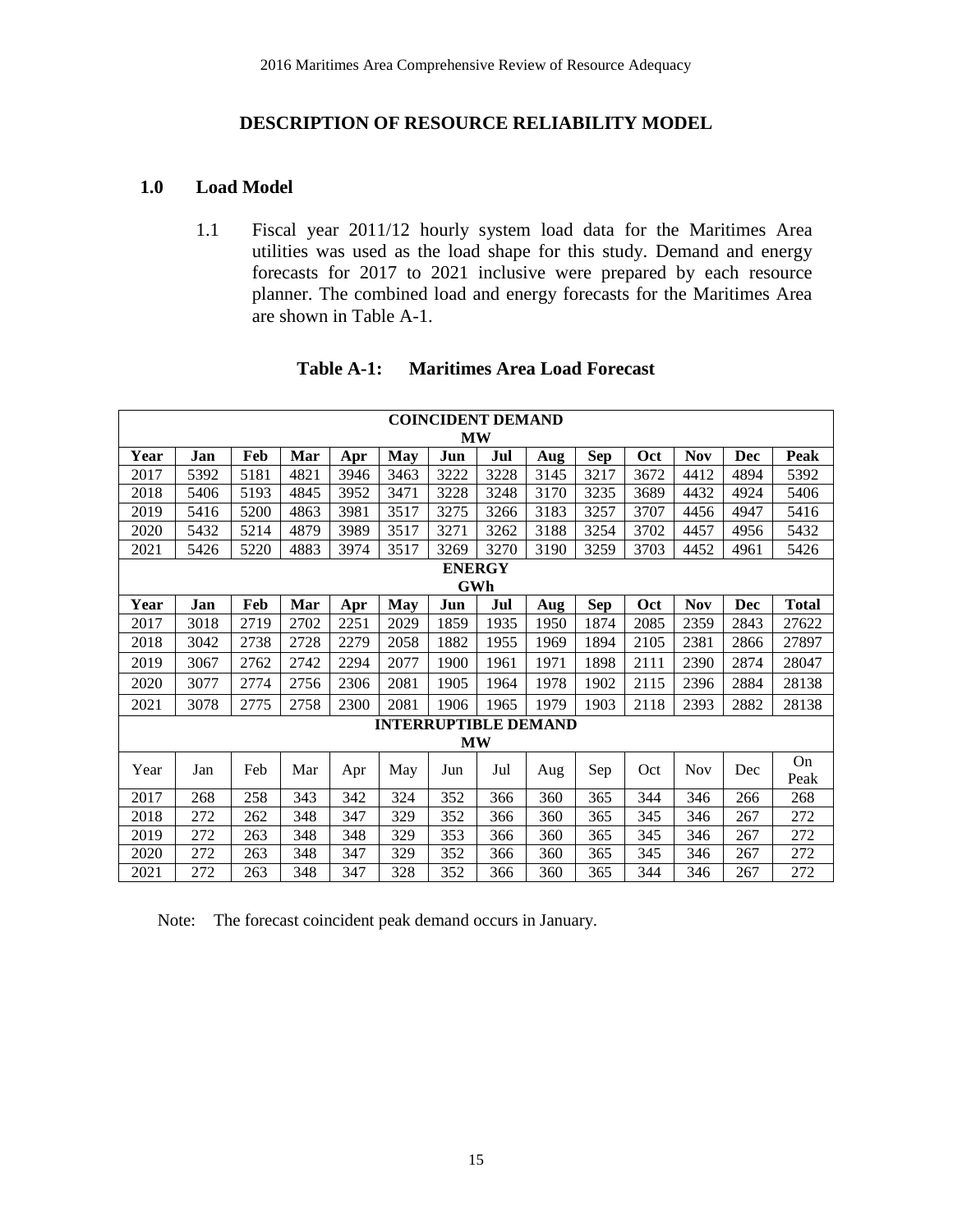- 1.2 Load forecast uncertainty (LFU) was considered in the analysis as described in Section 2.6 of the main report.
- 1.3 Some entities within the Maritimes Area supply a portion of their own electricity demand and energy requirements. Only the portions that are supplied by the Maritimes Area utilities were included in the area forecast.
- 1.4 The load forecast in Table A-1 includes the impact of DSM and efficiency programs.

## **2.0 Generator Resource Representation**

Generator data for the four members of the Maritimes Area are presented in Table A-2. Table A-3 presents a summary of changes in resource data for the period 2017–2021 inclusive. The following sections document the tabulated data.

## **2.1 Generator Ratings**

## **2.1.1 Definition**

The generator capacity ratings represented in Table A-2 are the Dependable Maximum Net Capability (DMNC) winter ratings. These are evaluated periodically to establish each generator's sustained maximum net output over a two consecutive hour period.

## **2.1.2 Procedure for Verifying Ratings**

Ratings of NB Power generators are tested annually, reaching a minimum of 95% of their declared capabilities for at least 1 full hour. This conforms to NPCC unit testing standard Directory #9 Verification of Generator Gross and Net Real Power Capability. Nova Scotia Power, Inc. (NSPI) reviews generator capability ratings at three year intervals and assumes successful verification at a minimum 98% of the declared value for at least one consecutive hour. This also conforms to the requirements outlined in NPCC Directory #9.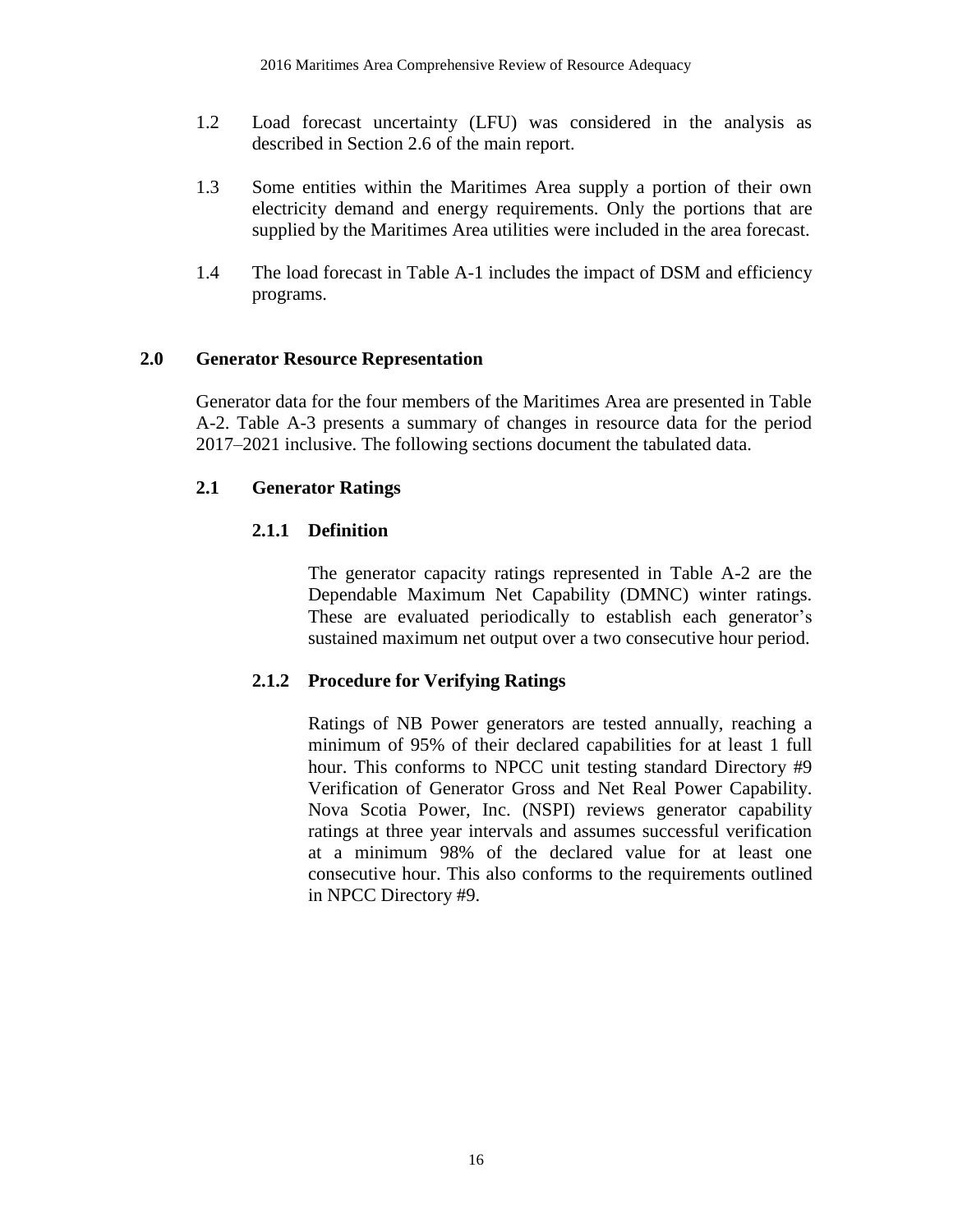| <b>New Brunswick Resources</b> |                |                    |                       |                                         |  |  |  |  |
|--------------------------------|----------------|--------------------|-----------------------|-----------------------------------------|--|--|--|--|
| <b>Plant</b>                   | Unit           | <b>Type</b>        | Capacity<br><b>MW</b> | <b>Notes</b>                            |  |  |  |  |
| Point Lepreau                  | $\mathbf{1}$   | Nuclear            | 660                   |                                         |  |  |  |  |
|                                |                | Diesel             | 5                     |                                         |  |  |  |  |
| Belledune                      | $\mathbf{2}$   | Coal               | 466                   |                                         |  |  |  |  |
| <b>Coleson Cove</b>            | $\mathbf{1}$   | Oil                | 324                   |                                         |  |  |  |  |
|                                | $\overline{c}$ | Oil                | 324                   |                                         |  |  |  |  |
|                                | 3              | Oil                | 324                   |                                         |  |  |  |  |
| Bayside                        | $\sqrt{6}$     | <b>Natural Gas</b> | 290                   | Capacity (Combined Cycle Operation)     |  |  |  |  |
| <b>Grand Manan</b>             | 3              | Diesel             | 28                    |                                         |  |  |  |  |
| Millbank                       | $\mathbf{1}$   | Diesel             | 99                    | Summer Capacity = $90$ MW               |  |  |  |  |
|                                | $\overline{c}$ | Diesel             | 99                    | Summer Capacity = $90$ MW               |  |  |  |  |
|                                | 3              | Diesel             | 99                    | Summer Capacity = $90$ MW               |  |  |  |  |
|                                | $\overline{4}$ | Diesel             | 99                    | Summer Capacity = $90$ MW               |  |  |  |  |
| <b>Ste Rose</b>                | $\mathbf{1}$   | Diesel             | 99                    | Summer Capacity = $90$ MW               |  |  |  |  |
| Grandview                      | $\mathbf{1}$   | Natural Gas        | 49                    | Summer Capacity = $43$ MW               |  |  |  |  |
|                                | $\overline{2}$ | <b>Natural Gas</b> | 49                    | Summer Capacity = $43$ MW               |  |  |  |  |
| <b>NUG Purchases</b>           |                | <b>Biomass</b>     | 38                    |                                         |  |  |  |  |
|                                |                | Hydro              | 15                    |                                         |  |  |  |  |
| Mactaquac                      | $\mathbf{1}$   | Hydro              | 109                   |                                         |  |  |  |  |
|                                | $\sqrt{2}$     | Hydro              | 109                   |                                         |  |  |  |  |
|                                | 3              | Hydro              | 109                   |                                         |  |  |  |  |
|                                | $\overline{4}$ | Hydro              | 115                   |                                         |  |  |  |  |
|                                | 5              | Hydro              | 112                   |                                         |  |  |  |  |
|                                | 6              | Hydro              | 112                   |                                         |  |  |  |  |
| Beechwood                      | $\mathbf{1}$   | Hydro              | 36                    |                                         |  |  |  |  |
|                                | $\overline{c}$ | Hydro              | 36                    |                                         |  |  |  |  |
|                                | 3              | Hydro              | 41                    |                                         |  |  |  |  |
| <b>Grand Falls</b>             | $\mathbf{1}$   | Hydro              | 16                    |                                         |  |  |  |  |
|                                | $\overline{c}$ | Hydro              | 16                    |                                         |  |  |  |  |
|                                | 3              | Hydro              | 16                    |                                         |  |  |  |  |
|                                | $\overline{4}$ | Hydro              | 16                    |                                         |  |  |  |  |
| Tobique                        | $\mathbf 1$    | Hydro              | 10                    |                                         |  |  |  |  |
|                                | $\mathbf{2}$   | Hydro              | 10                    |                                         |  |  |  |  |
| Nepisiguit Falls               | $\mathbf{1}$   | Hydro              | 11                    |                                         |  |  |  |  |
| Sisson                         | $\mathbf{1}$   | Hydro              | 9                     |                                         |  |  |  |  |
| Milltown                       | $\mathbf{1}$   | Hydro              | $\overline{4}$        |                                         |  |  |  |  |
| Purchases/Sales (+/-)          |                |                    | $-200$                | Firm Sale for January 2017              |  |  |  |  |
| Tie Benefits                   |                |                    | 300                   |                                         |  |  |  |  |
| NB Wind                        | All            | Wind               | 120                   | Expected during peak (294 MW installed) |  |  |  |  |
| <b>TOTAL CAPACITY</b>          |                |                    | 4174                  | Total Capacity as of January 2017       |  |  |  |  |

**Table A-2: Maritimes Area Resources**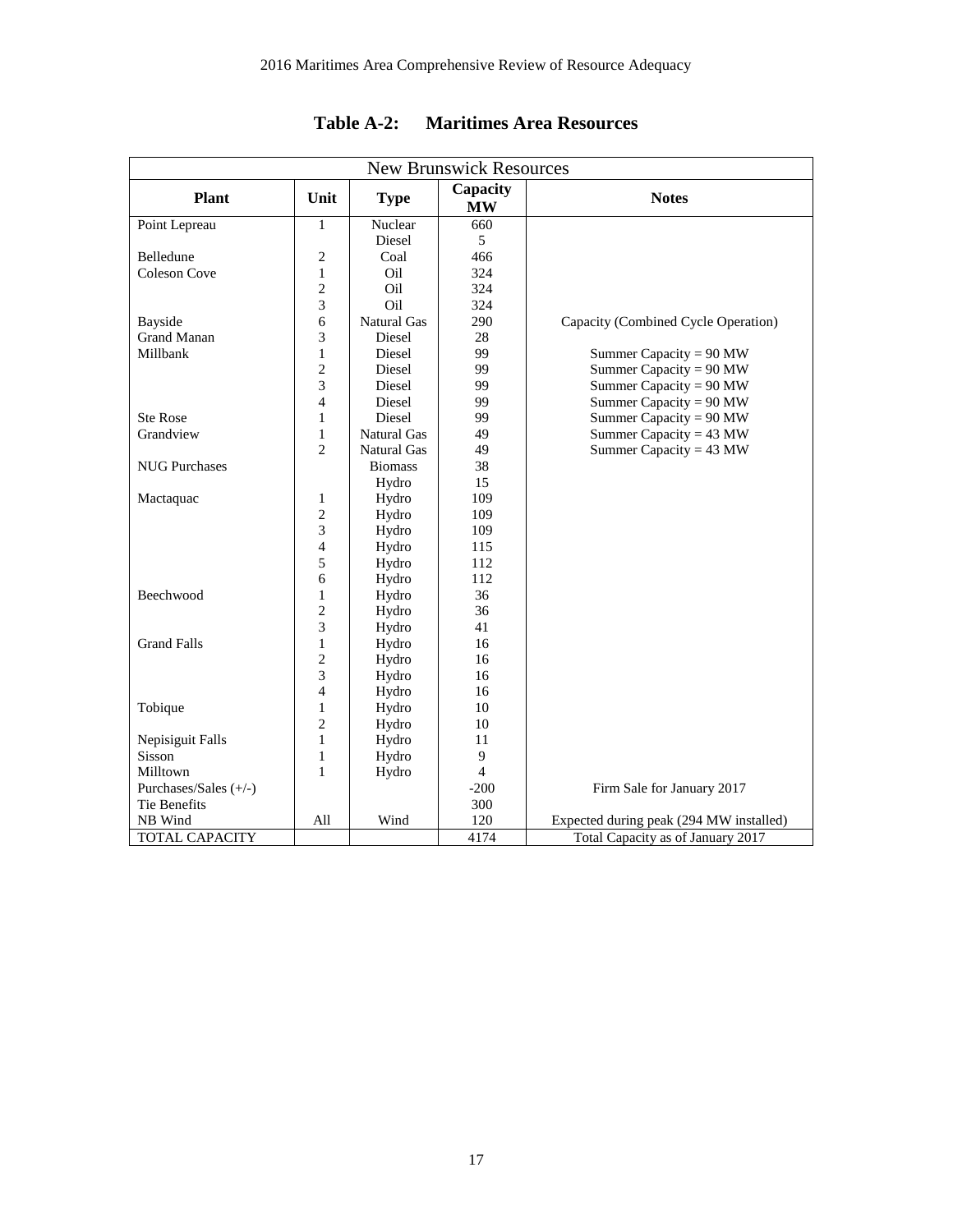|                             | <b>Nova Scotia Resources</b> |                    |                |                                                                                      |  |  |  |  |
|-----------------------------|------------------------------|--------------------|----------------|--------------------------------------------------------------------------------------|--|--|--|--|
| <b>Plant</b>                | Unit                         | <b>Type</b>        | Capacity<br>MW | <b>Notes</b>                                                                         |  |  |  |  |
| Lingan                      | 1                            | Coal               | 153            |                                                                                      |  |  |  |  |
|                             | 2                            | Coal               | 153            | Assumed retirement mid-2020                                                          |  |  |  |  |
|                             | 3                            | Coal               | 153            |                                                                                      |  |  |  |  |
|                             | $\overline{\mathcal{L}}$     | Coal               | 153            |                                                                                      |  |  |  |  |
| Trenton                     | 5                            | Coal               | 150            | Summer Capacity = $135$ MW                                                           |  |  |  |  |
|                             | 6                            | Coal               | 157            |                                                                                      |  |  |  |  |
| Pt. Tupper                  | $\overline{c}$               | Coal               | 152            |                                                                                      |  |  |  |  |
| <b>Tufts Cove</b>           | $\mathbf{1}$                 | Gas/Oil            | 81             |                                                                                      |  |  |  |  |
|                             | $\overline{c}$               | Gas/Oil            | 93             |                                                                                      |  |  |  |  |
|                             | 3                            | Gas/Oil            | 147            |                                                                                      |  |  |  |  |
|                             | $\overline{4}$               | <b>Natural Gas</b> | 49             | Summer Capacity = $47$ MW                                                            |  |  |  |  |
|                             | 5                            | <b>Natural Gas</b> | 49             | Summer capacity = $47$ MW                                                            |  |  |  |  |
|                             | 6                            | <b>Natural Gas</b> | 49             |                                                                                      |  |  |  |  |
| Pt. Aconi                   | 1                            | Coal               | 171            |                                                                                      |  |  |  |  |
| <b>Burnside</b>             | $\mathbf{1}$                 | Lt Oil             | 33             | Summer Capacity = $25$ MW                                                            |  |  |  |  |
|                             | 2                            | Lt Oil             | 33             | Summer Capacity = $25$ MW                                                            |  |  |  |  |
|                             | 3                            | Lt Oil             | 33             | Summer Capacity = $25$ MW                                                            |  |  |  |  |
|                             | $\overline{\mathcal{L}}$     | Lt Oil             | 33             | Summer Capacity = $25$ MW                                                            |  |  |  |  |
| Victoria Junction           | 1                            | Lt. Oil            | 33             | Summer Capacity = $25$ MW                                                            |  |  |  |  |
|                             | $\overline{c}$               | Lt. Oil            | 33             | Summer Capacity = $25$ MW                                                            |  |  |  |  |
| Tusket                      | 1                            | Lt. Oil            | 24             | Summer Capacity = $21$ MW                                                            |  |  |  |  |
| <b>NUG Purchases</b>        | All                          | Biomass/hydro      | 27.8           |                                                                                      |  |  |  |  |
| PH Biomass                  |                              | <b>Biomass</b>     | $\overline{0}$ | Energy only during 2017                                                              |  |  |  |  |
| <b>COMFIT Biomass</b>       | All                          | <b>Biomass</b>     | 25             |                                                                                      |  |  |  |  |
| <b>Wreck Cove</b>           | $\mathbf{1}$                 | Hydro              | 105            |                                                                                      |  |  |  |  |
|                             | $\overline{c}$               | Hydro              | 105            |                                                                                      |  |  |  |  |
| Annapolis                   |                              | Hydro              | $\overline{4}$ |                                                                                      |  |  |  |  |
| Avon                        |                              | Hydro              | 7              |                                                                                      |  |  |  |  |
| <b>Black River</b>          |                              | Hydro              | 23             |                                                                                      |  |  |  |  |
| Nictuax                     |                              | Hydro              | 8              |                                                                                      |  |  |  |  |
| Lequille                    |                              | Hydro              | 13             |                                                                                      |  |  |  |  |
| Paradise                    |                              | Hydro              | 5              |                                                                                      |  |  |  |  |
| Mersey                      |                              | Hydro              | 43             |                                                                                      |  |  |  |  |
| Sissiboo                    |                              | Hydro              | 27             |                                                                                      |  |  |  |  |
| <b>Bear River</b>           |                              | Hydro              | 11             |                                                                                      |  |  |  |  |
| Tusket                      |                              | Hydro              | $\overline{c}$ |                                                                                      |  |  |  |  |
| St. Margarets               |                              | Hydro              | 11             |                                                                                      |  |  |  |  |
| Sheet Harbour               |                              | Hydro              | 11             |                                                                                      |  |  |  |  |
| Dickie Brook                |                              | Hydro              | 2              |                                                                                      |  |  |  |  |
| Fall River                  |                              | Hydro              | 1              |                                                                                      |  |  |  |  |
| Other small hydro           | All                          | Hydro              | 0.7            |                                                                                      |  |  |  |  |
| <b>NALCOR Firm Contract</b> |                              | Hydro              | $\mathbf{0}$   | Expected mid-2020                                                                    |  |  |  |  |
| NS Wind                     | All                          | Wind               | 238            | Expected during peak (434 MW installed<br>excluding 164 MW of energy only resources) |  |  |  |  |
| TOTAL CAPACITY              |                              |                    | 2601.5         | Total Capacity as of January 2017                                                    |  |  |  |  |

**Table A-2: Maritimes Area Resources (cont'd)**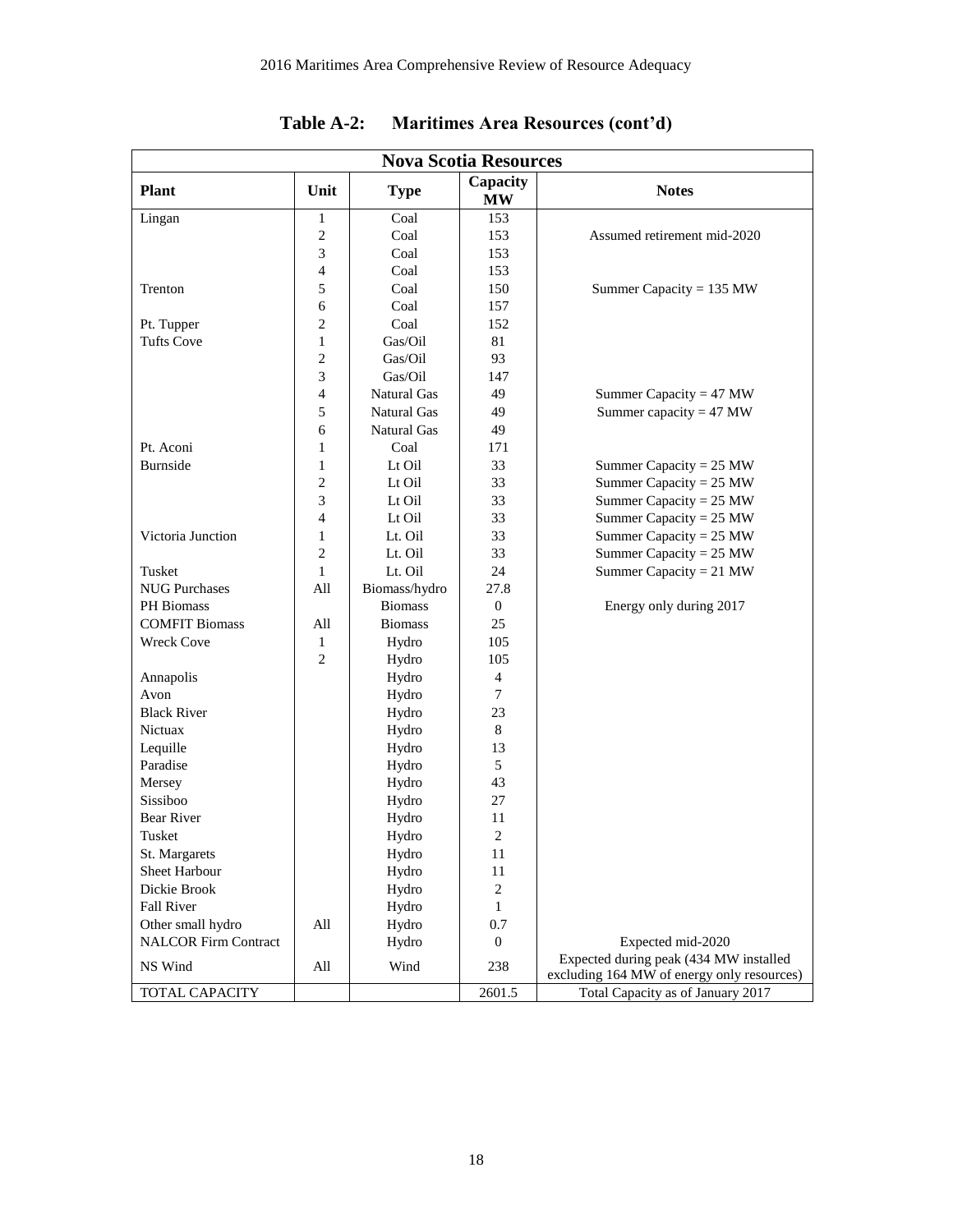| <b>Prince Edward Island Resources</b> |                |             |                       |                                         |  |  |  |  |
|---------------------------------------|----------------|-------------|-----------------------|-----------------------------------------|--|--|--|--|
| <b>Plant</b>                          | Unit           | <b>Type</b> | Capacity<br><b>MW</b> | <b>Notes</b>                            |  |  |  |  |
| Charlottetown                         | 7              | Oil         | 7                     |                                         |  |  |  |  |
|                                       | 8              | Oil         | 10                    |                                         |  |  |  |  |
|                                       | 9              | Oil         | 19                    |                                         |  |  |  |  |
|                                       | 10             | Oil         | 19                    |                                         |  |  |  |  |
|                                       | 11             | Diesel      | 49                    |                                         |  |  |  |  |
| Borden                                |                | Diesel      | 15                    | Summer Capacity = $12$ MW               |  |  |  |  |
|                                       | 2              | Diesel      | 25                    | Summer Capacity = $20$ MW               |  |  |  |  |
| Summerside                            |                | Diesel      | $\overline{2}$        | Owned by the City of Summerside         |  |  |  |  |
|                                       | $\overline{c}$ | Diesel      | $\overline{c}$        |                                         |  |  |  |  |
|                                       | 3              | Diesel      | $\overline{2}$        |                                         |  |  |  |  |
|                                       | 5              | Diesel      | $\overline{c}$        |                                         |  |  |  |  |
|                                       | 6              | Diesel      |                       |                                         |  |  |  |  |
|                                       | 7              | Diesel      |                       |                                         |  |  |  |  |
|                                       | 8              | Diesel      | 4                     |                                         |  |  |  |  |
| PEI Wind                              | All            | Wind        | 103                   | Expected during peak (204 MW installed) |  |  |  |  |
| <b>TOTAL CAPACITY</b>                 |                |             | 261                   | Total Capacity as of January 2014       |  |  |  |  |

| Table A-2 | <b>Maritimes Area Resources (cont'd)</b> |  |  |
|-----------|------------------------------------------|--|--|
|-----------|------------------------------------------|--|--|

| <b>Northern Maine Resources</b> |       |              |           |                                        |  |  |  |
|---------------------------------|-------|--------------|-----------|----------------------------------------|--|--|--|
| <b>Plant</b>                    | Unit  | <b>Type</b>  | Capacity  | <b>Notes</b>                           |  |  |  |
|                                 |       |              | <b>MW</b> |                                        |  |  |  |
| Tinker                          | $1-5$ | Hydro        | 35        |                                        |  |  |  |
|                                 |       | Diesel       |           |                                        |  |  |  |
| Fort Fairfield                  |       | Wood         | 33        |                                        |  |  |  |
| Ashland                         |       | Wood         | 37        |                                        |  |  |  |
| Caribou                         |       | Hydro        |           |                                        |  |  |  |
|                                 |       | Diesel       | 7         |                                        |  |  |  |
| Squa Pan                        |       | Hydro        |           |                                        |  |  |  |
|                                 |       | <b>Black</b> |           |                                        |  |  |  |
| <b>EMEC</b>                     |       | Liquor/      | 20        |                                        |  |  |  |
|                                 |       | Biomass/     |           |                                        |  |  |  |
|                                 |       | Natural Gas  |           |                                        |  |  |  |
| <b>NMISA Wind</b>               | All   | Wind         | 35        | Expected during peak (42 MW installed) |  |  |  |
| <b>TOTAL CAPACITY</b>           |       |              | 170       | Total Capacity as of January 2014      |  |  |  |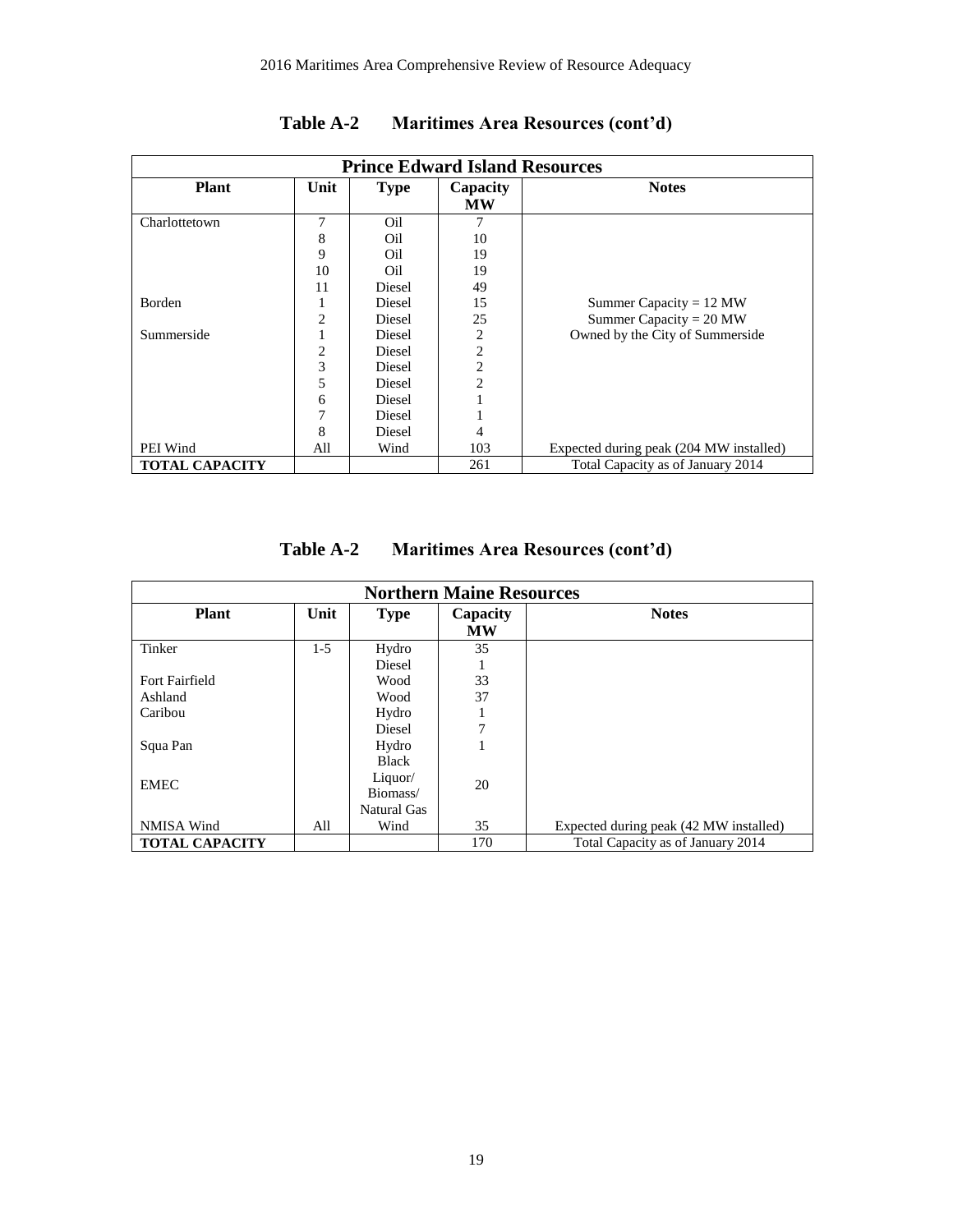| Year | Capacity<br>in<br><b>January</b><br><b>MW</b> | Capacity<br>in<br><b>December</b><br><b>MW</b> | <b>January</b><br>to<br><b>January</b><br>Capacity<br><b>Change</b><br><b>MW</b> | <b>January</b><br>to<br><b>December</b><br>Capacity<br><b>Change</b><br><b>MW</b> | <b>Explanation</b><br>-Total Capacities include tie<br>benefits (MW) and the impact of<br>firm purchases and/or sales and<br>planned maintenance                                                                                                                                          |
|------|-----------------------------------------------|------------------------------------------------|----------------------------------------------------------------------------------|-----------------------------------------------------------------------------------|-------------------------------------------------------------------------------------------------------------------------------------------------------------------------------------------------------------------------------------------------------------------------------------------|
| 2017 | 7,207                                         | 7,407                                          | $\theta$                                                                         | $+200$                                                                            | Removal of 200 MW sale after<br>January,                                                                                                                                                                                                                                                  |
| 2018 | 7,418                                         | 7,340                                          | $+211$                                                                           | $-78$                                                                             | For January; -36 MW removal of<br>generator for maintenance until<br>April, +45 MW of formerly<br>transmission constrained biomass<br>capacity, and $+2$ MW of biomass<br>capacity.<br>For December; +36 MW for return<br>of unit under maintenance in April,<br>-114 MW sale in December |
| 2019 | 7,299                                         | 7,454                                          | $-119$                                                                           | $-155$                                                                            | For January; -41 MW removal of<br>generator for maintenance until<br>April.<br>For December; +114 MW removal<br>of sale after January +41 MW for<br>return of unit under maintenance in<br>April                                                                                          |
| 2020 | 7,454                                         | 7,454                                          | $+155$                                                                           | $\overline{0}$                                                                    | -153 MW of coal capacity in mid-<br>2020 offset by $+153$ MW of hydro<br>based capacity purchases                                                                                                                                                                                         |
| 2021 | 7,454                                         | 7,454                                          | $\boldsymbol{0}$                                                                 | $\boldsymbol{0}$                                                                  | No changes                                                                                                                                                                                                                                                                                |

**Table A-3: Summary of Changes in Modeled Capacity**

## **2.2 Generator Unavailability Factors**

## **2.2.1 Types of Unavailability Factors Represented**

The types of unavailability factors represented in this reliability assessment are forced outages and planned outages. Forced outages include unplanned maintenance outages, deferrable forced outages, starting failure outages and generator derating adjustments. All except planned outages are included in the Forced Outage Rates (FORs) presented in Table A-4. Planned outages are scheduled manually for the reliability program based upon projected maintenance schedules.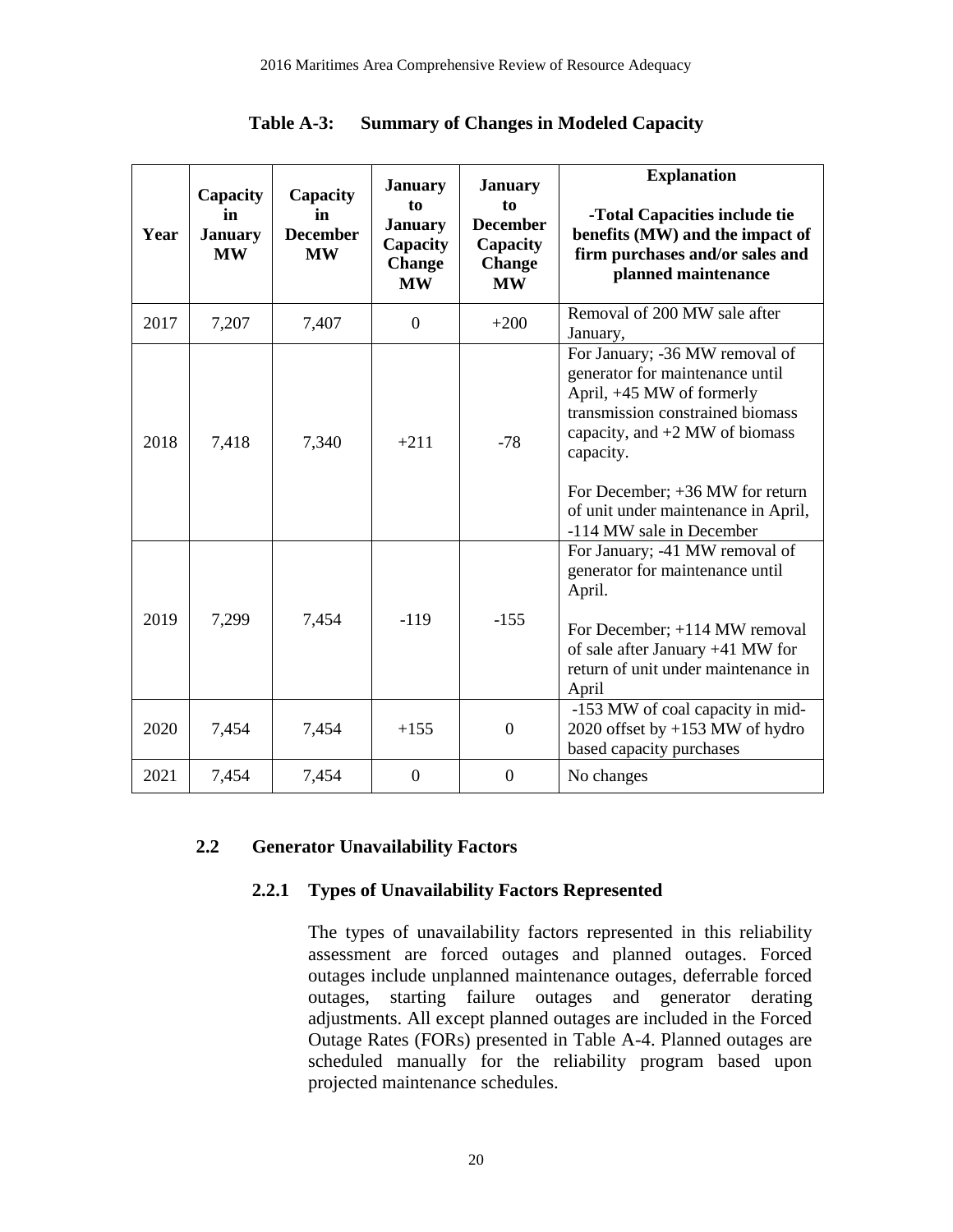New Brunswick forced outage rates are three year calculations using the Derating Adjusted Forced Outage Rate (DAFOR) methodology in IEEE Standard 762-2006, Section 8.17.4.

NSPI also uses three year average DAFOR calculations for forced outage rates consistent with IEEE Standard 762-2006, Section 8.17.4. NSPI maintains a database of combustion turbine and fossil generator reliability and performance data and is a contributing utility to the Canadian Electricity Association Equipment Reliability Information System (CEA-ERIS). The CEA-ERIS also calculates DAFOR using the industry standard definition as per IEEE 762-2006.

The forced outage rates for the smaller PEI and Northern Maine systems are modeled using forced outage rates for generators of similar size and fuel type in New Brunswick and Nova Scotia. Most of the small diesel and oil fuelled generators in these systems operate less than 100 hours per year, and statistics necessary for calculating their DAFOR values are not available. The modeled FOR values for generators in these systems are between  $5 - 10$  %.

## **2.2.2 Source of Unavailability Factors**

Forced Outage Rates for existing generators are based on actual outage data as well as on data of similar sized generators as compiled by the Canadian Electricity Association (CEA).

FORs for new generators are based upon the utilities' experience with similar generators in conjunction with averages compiled by the Canadian Electricity Association (CEA).

## **2.2.3 Maturity Considerations**

Immature FORs were not used in this evaluation.

## **2.2.4 Tabulation of Forced Outage Rates**

The ranges of FORs used in the assessment are tabulated in Table A-4. These values are consistent with those used in the business plans of the Maritimes Area utilities and reflect the results of maintenance and operational strategies.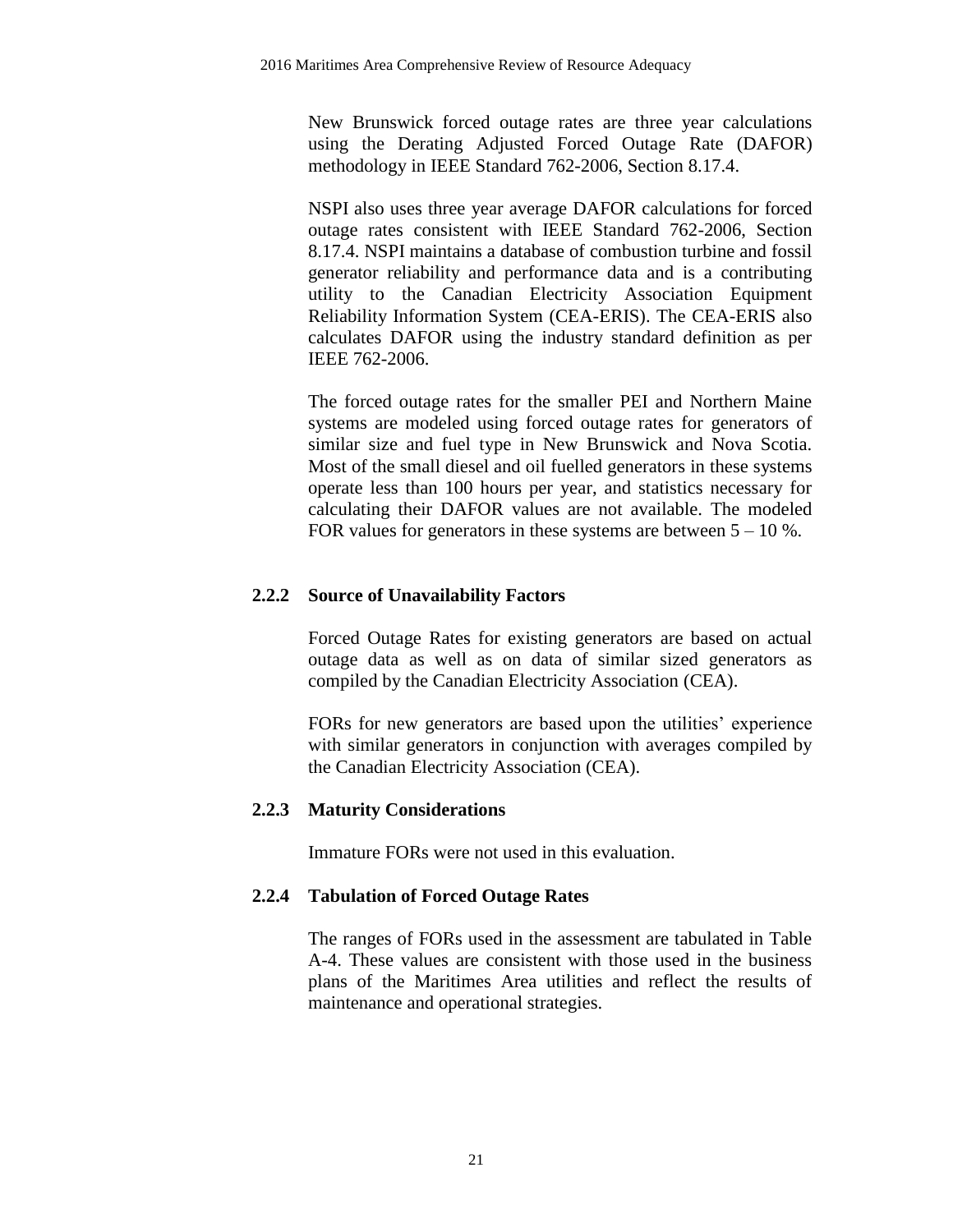| <b>Unit Type</b>   | Forced Outage Rate (%) |             |
|--------------------|------------------------|-------------|
|                    | 2016 Review            | 2013 Review |
| Oil                | $0 - 10$               | $1 - 10$    |
| Coal               | $1 - 10*$              | $2 - 16*$   |
| Hydro              | $0 - 5$                | $1 - 11**$  |
| Nuclear            | 7                      | h           |
| <b>Natural Gas</b> | $0 - 7$                | $1-7$       |
| Wind               | $\left( \right)$       |             |
| Oil/Gas            | $6 - 9$                | $6 - 8$     |
| <b>Biomass</b>     | $2 - 8$                |             |

## **Table A-4: Maritimes Area Forced Outage Rates**

\* A single coal unit dropped from 16 % to 10 % during the period 2013 to 2016. The remaining coal units were less than 4% for the 2016 review and 7% for the 2013 review.

\*\* One hydro plant had a forced outage rate as high as 11%. Its power house was flooded during an extreme weather event in 2011. All other hydro generators had forced outage rates of 1%.

## **2.3 Purchase and Sale Representation**

Purchases and sales are represented as an adjustment to the capacity or load as appropriate.

## **2.4 Retirements**

Retirements were considered by removing the generators from the model at their retirement date. The only known retirement assumed during the 2017 to 2021 period of this review is the mid-2020 retirement of the Lingan 2 unit in Nova Scotia. Reliability impacts will be negligible as the retirement is to be simultaneously offset by a similar sized hydro based firm capacity purchase.

## **3.0 Representation of Interconnected Systems**

Since 2011, NB Power has assumed 300 MW of tie benefits to New Brunswick in its resource adequacy assessments. These tie benefits are based on a 2011 decision by the New Brunswick Market Advisory Committee to recognize the lowest historical Firm Transmission Capacity posted from summer peaking New England to winter peaking New Brunswick since the commissioning of the second 345 kV tie between these systems in December 2007. To the extent that future capacity purchases from New England to New Brunswick occur across this interface, these tie benefits will be reduced accordingly. Tie benefits from other neighbouring jurisdictions that are also winter peaking are not considered.

In the CP-8 report Review of Interconnection Assistance Reliability Benefits (December 31, 2015, Approved by RCC March 2, 2016) the "As Is" estimated tie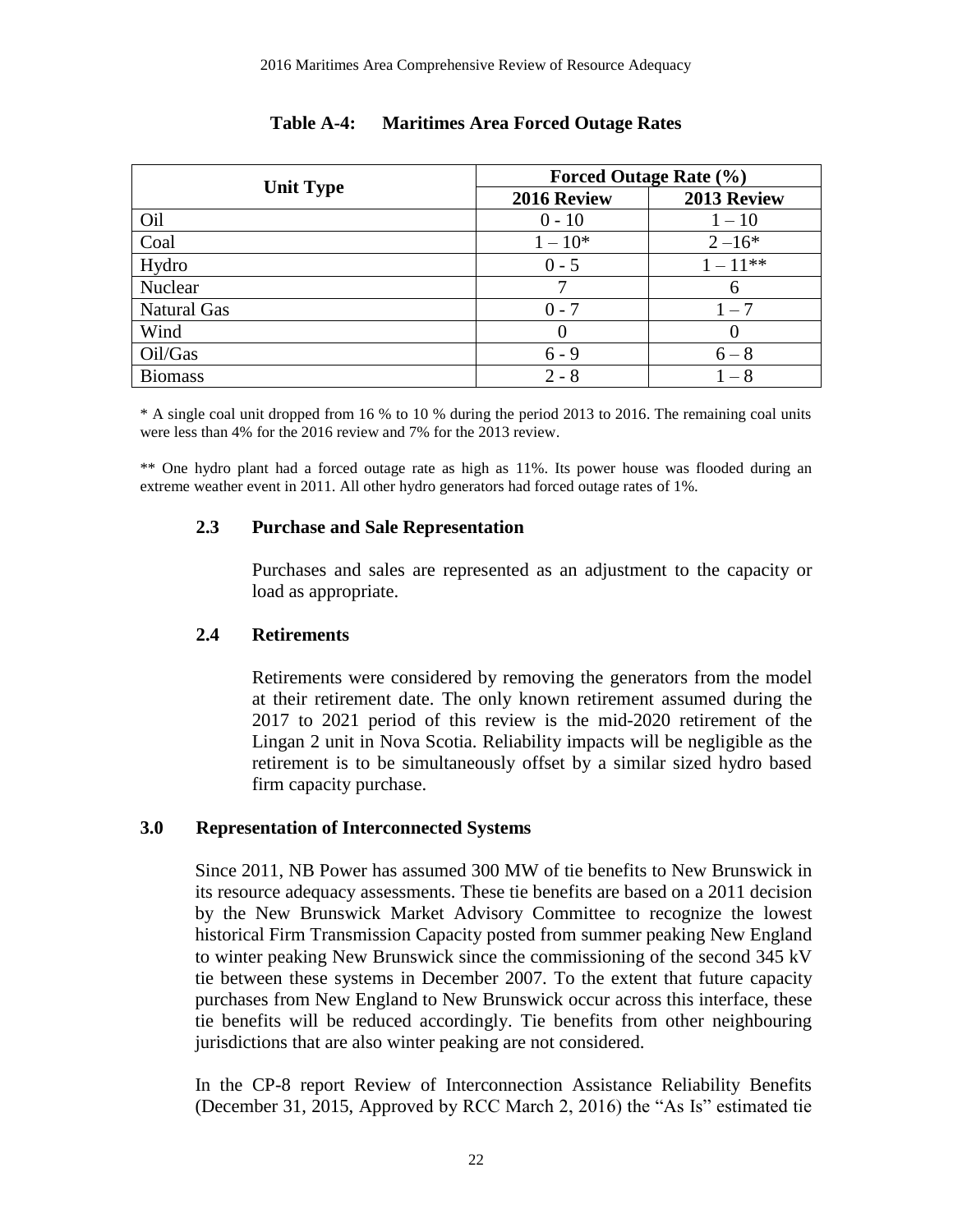benefit potential for the Maritimes Area is 702 MW to 1012 MW for the years 2016 and 2020 with an export of 200 MW modeled in both test years. Based on this study, the 300 MW of tie benefits assumed for this 2016 Comprehensive Review is conservative.

### **4.0 Modeling of Variable and Limited Energy Sources**

Wind resources are modeled as simulated hourly values that are netted out against the hourly loads. The hourly wind shapes are based upon historical hourly wind generation values for the 2011-2012 fiscal year. New wind capacity forecast for a Maritimes Area jurisdiction is modeled by scaling the historical wind generation in that jurisdiction.

Under normal operating conditions, the hydro system is operated considerably below its DMNC rating due to economics. However, if required to maintain customer load, it would be operating at full capacity by utilizing the headponds and other existing storage reservoirs. This is one of the options documented in the Emergency Operating Procedures (Section 2.2 of the main report). Therefore, in the evaluation, hydro generators are considered available for all hours during which the generator is not on forced outage or maintenance. There are no seasonal adjustments to the DMNC ratings of the hydro generators.

#### **5.0 Modeling of Demand Side Management**

The expected monthly demand and energy reduction due to Demand Side Management programs for each sub-area is included in their respective forecasts and in the combined Maritimes Area forecast in Table A-1.

## **6.0 Modeling of Non-Utility Generation**

Certain small non-utility generators are aggregated into single units with operating characteristics and FORs equivalent to other Maritimes Area generators of similar size. These are tabulated in Table A-2 and are identified by type NUG. In addition to these NUG units, a Nova Scotia's Community Fit (COMFIT) program generators are also non-utility generators. Some larger non-utility generators, such as Bayside 6, are shown separately because their size is comparable to the larger utility generators on the system.

#### **7.0 Other Assumptions**

The study assumed that there would be no generator slippages or deratings due to environmental constraints within the five-year timeframe of this review. Current emission limits are specified as annual system volumes rather than generator specific volumes, providing flexibility in the operation of the fleet.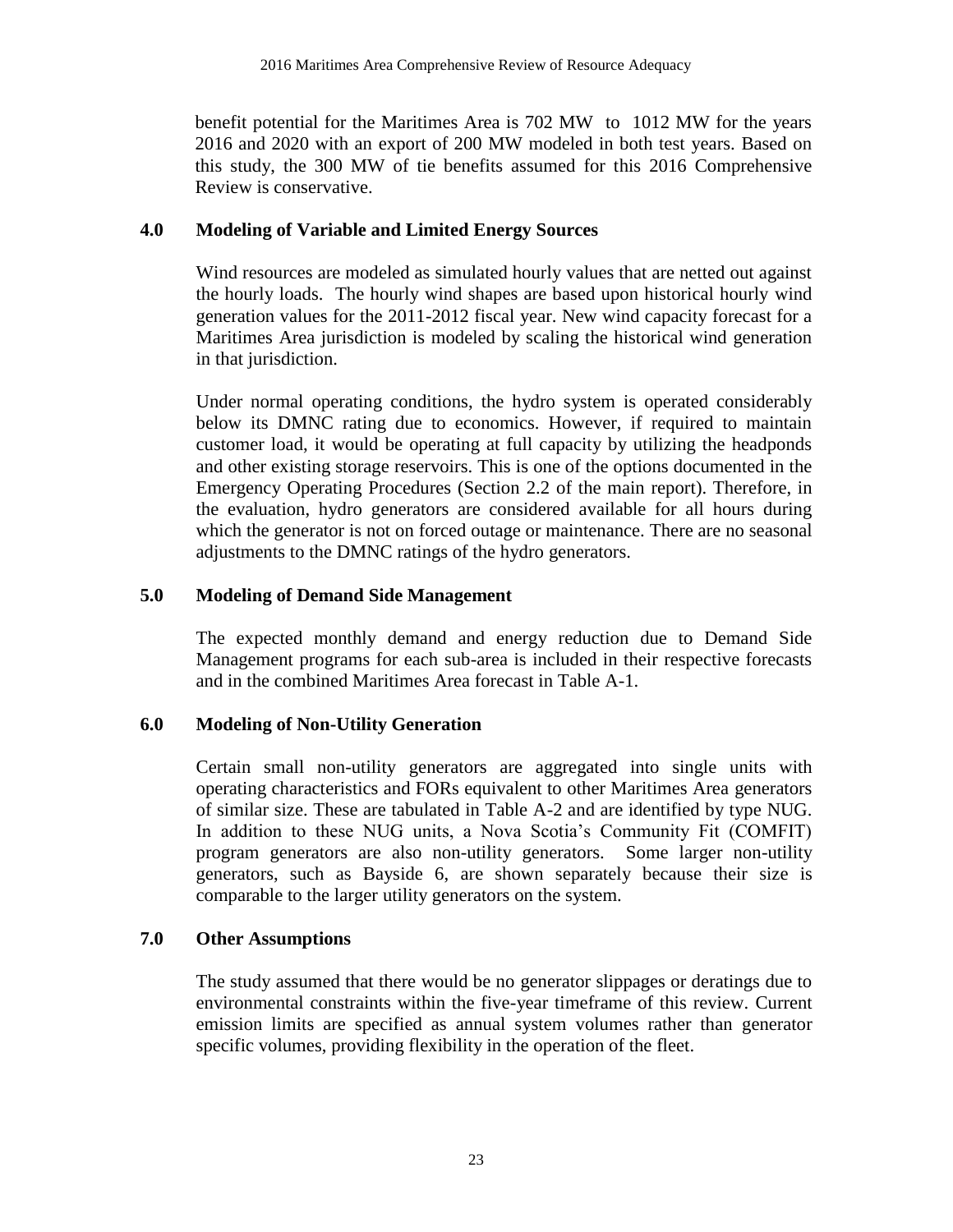Future regulations limiting greenhouse gas emissions and air pollutants are in place for the 2020-2030 timeframe in Nova Scotia. These regulations specify multi-year hard caps rather than annual limits which provide for some flexibility in the operation of the fleet over the specified compliance periods. System Operators in the Maritimes Area will be tracking such standards as they are implemented and may conduct analyses in the future regarding their impact on resource adequacy.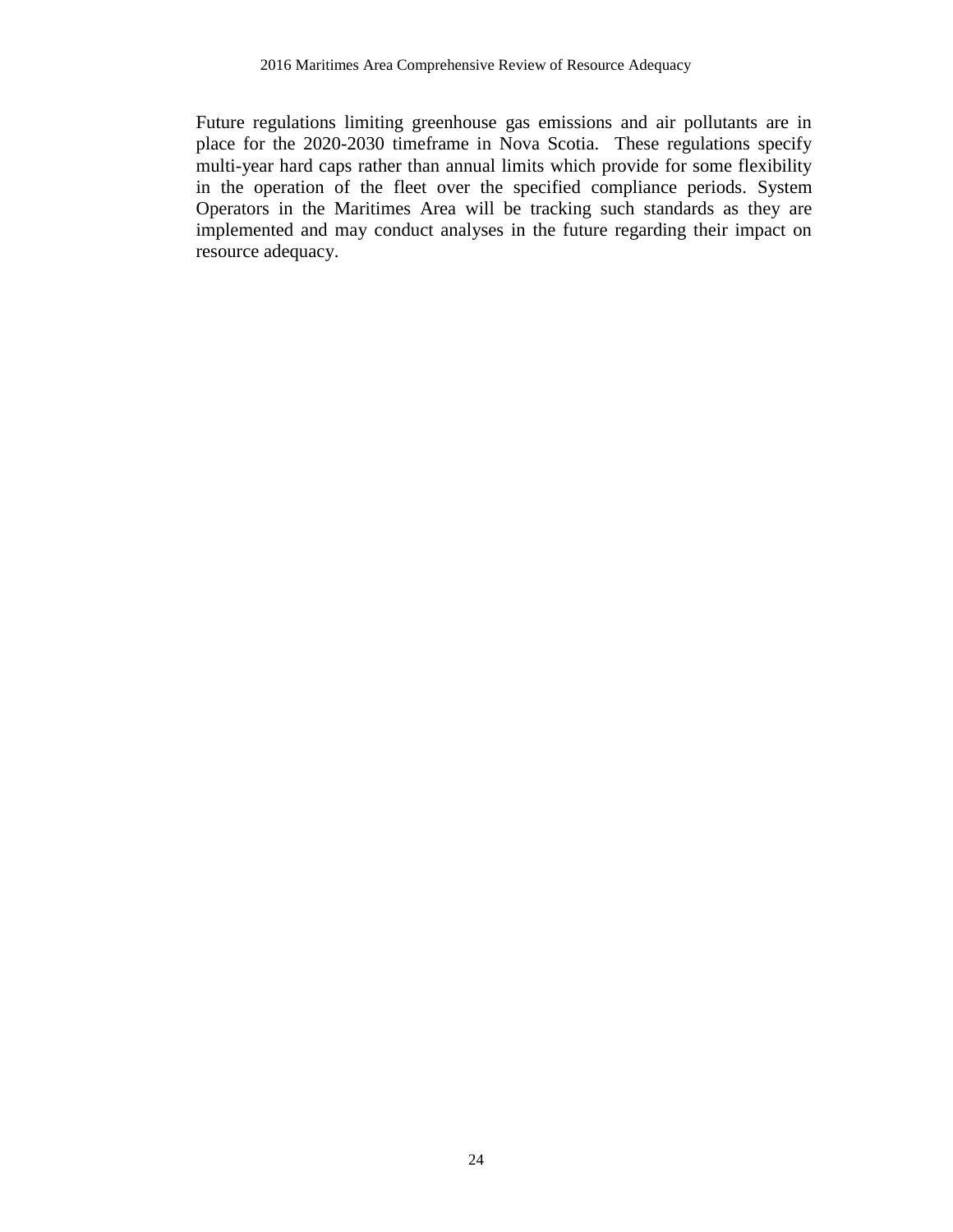## **APPENDIX B - DESCRIPTION OF RELIABILITY PROGRAM**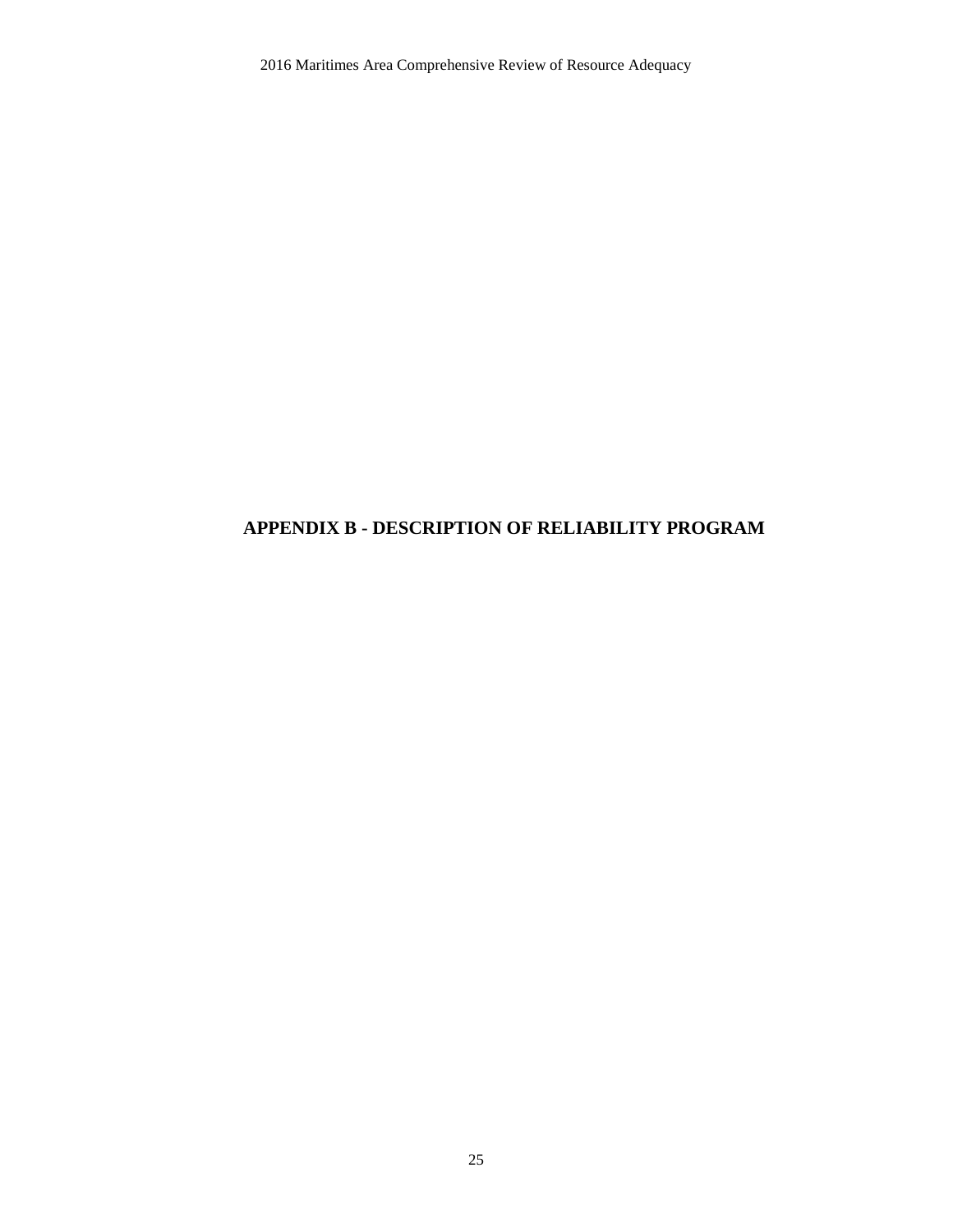### **DESCRIPTION OF RELIABILITY PROGRAM**

The program used for this assessment, LOLP, was originally developed at NB Power in 1984 to complete the Triennial Review of Resource Adequacy. Since that time the program has been improved, and its capabilities expanded, with the most recent modifications being completed during summer 2016.

The original program was a single area program that performed the classical LOLP analysis based upon the weekday peak hour load, as well as an LOLH and EENS analysis which is based upon all of the hourly loads. The results of the program were benchmarked against the results of the IEEE reliability test system, as well as against the results of the PICES program used by NSPI for the 1991 Triennial Review. The program was further benchmarked by evaluating its results against those documented in the 1992 CIGRE Task Force 38-03-10 report "Composite Power System Reliability Analysis Application to the New Brunswick Power Corporation System"". In all cases, excellent agreement of results was observed.

In the fall of 2007, modifications to the original program allowed it to perform a Monte Carlo analysis of a multi-area system with intra-area tie limits. This Monte Carlo simulation was written using MATLAB® software for programming and random number generation, and it performs as follows:

- For each daily coincident peak load, generation is simulated in each jurisdiction of the Maritimes. In the case of wind generation, hourly wind generation generation projections for the time of the Area coincident peak are netted against the loads. This simulation uses random numbers against a generator's Forced Outage Rate to determine the status of each generator. Planned generator maintenance is also enforced.
- Generation surpluses or deficits are determined for each intra-area jurisdiction. Because each jurisdiction other than New Brunswick (NB) is only connected to NB, these surpluses and deficits can be transferred to New Brunswick.
- Surpluses transferred to NB from another intra-area jurisdiction are limited by the export limit of the jurisdiction.
- Deficits in an intra-area jurisdiction other than NB that exceed the import capability from NB results in a loss of load event. Otherwise, the deficit is transferred to NB.
- With all transfer-limited intra-area surpluses and deficits transferred to NB, it is determined whether or not the simulated generation in NB plus transferred surpluses is adequate to supply both the NB load and any transferred deficits. If not, then a loss of load event occurs.
- The Monte Carlo simulation is performed for each daily peak hour of the year, and the yearly simulation is repeated 100,000 times to calculate the average LOLE in days/year.

The base load shape for the program is system hourly net loads for each jurisdiction comprising the Area. Monthly load shapes for the individual jurisdictions are created by scaling the hourly loads to match the load forecast values of both demand and energy.